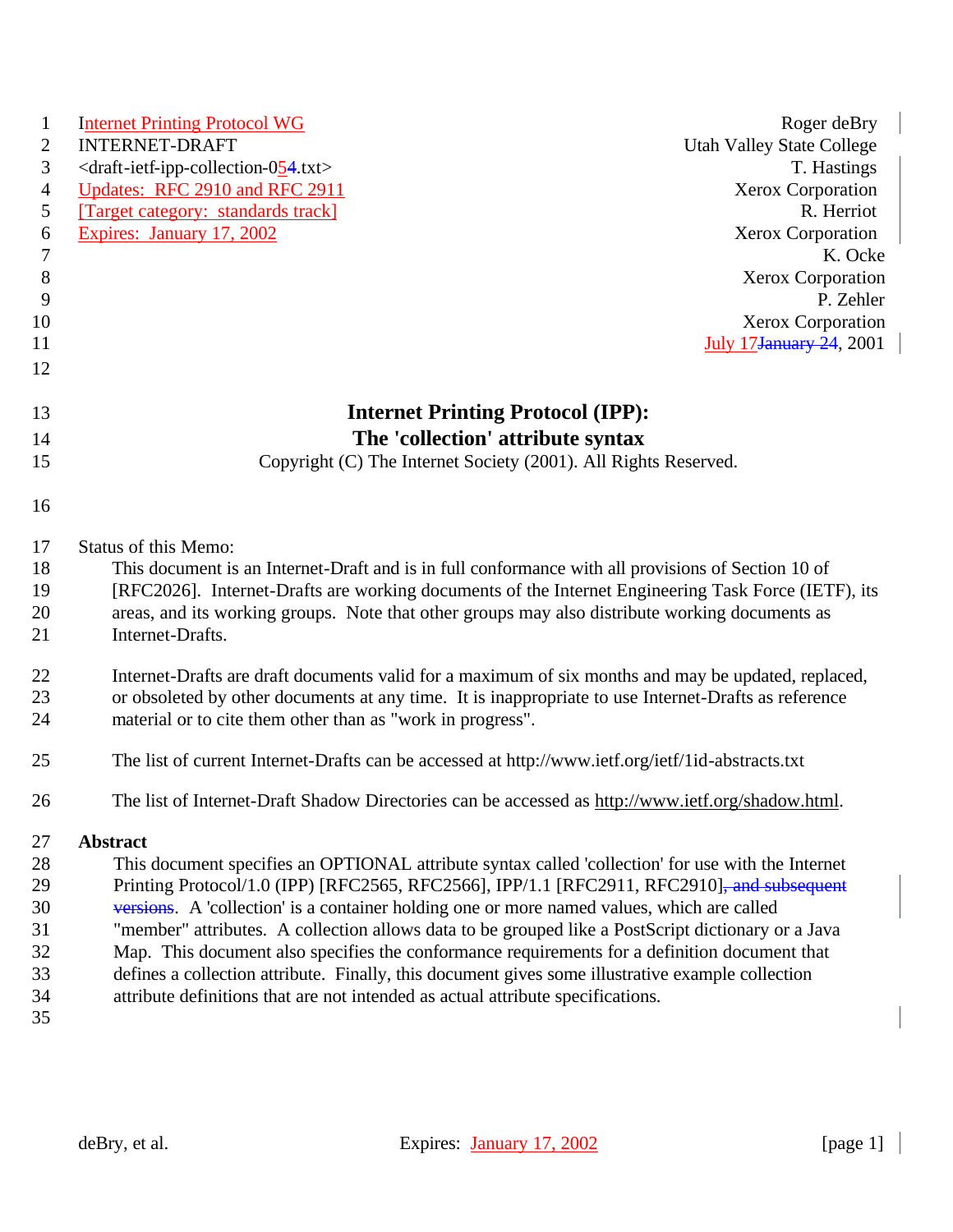| 35 | The full set of IPP documents includes:                                                                      |
|----|--------------------------------------------------------------------------------------------------------------|
| 36 | <b>Design Goals for an Internet Printing Protocol [RFC2567]</b>                                              |
| 37 | Rationale for the Structure and Model and Protocol for the Internet Printing Protocol [RFC2568]              |
| 38 | Internet Printing Protocol/1.1: Model and Semantics [RFC2911]                                                |
| 39 | Internet Printing Protocol/1.1: Encoding and Transport [RFC2910]                                             |
| 40 | Internet Printing Protocol/1.1: Implementer's Guide [IPP-IIG]                                                |
| 41 | Mapping between LPD and IPP Protocols [RFC2569]                                                              |
| 42 |                                                                                                              |
| 43 | The "Design Goals for an Internet Printing Protocol" document takes a broad look at distributed              |
| 44 | printing functionality, and it enumerates real-life scenarios that help to clarify the features that need to |
| 45 | be included in a printing protocol for the Internet. It identifies requirements for three types of users:    |
| 46 | end users, operators, and administrators. It calls out a subset of end user requirements that are satisfied  |
| 47 | in $IPP/1.0$ . A few OPTIONAL operator operations have been added to $IPP/1.1$ .                             |
| 48 | The "Rationale for the Structure and Model and Protocol for the Internet Printing Protocol" document         |
| 49 | describes IPP from a high level view, defines a roadmap for the various documents that form the suite of     |
| 50 | IPP specification documents, and gives background and rationale for the IETF working group's major           |
| 51 | decisions.                                                                                                   |
| 52 | The "Internet Printing Protocol/1.1: Encoding and Transport" document is a formal mapping of the             |
| 53 | abstract operations and attributes defined in the model document onto HTTP/1.1 [RFC2616]. It defines         |
| 54 | the encoding rules for a new Internet MIME media type called "application/ipp". This document also           |
| 55 | defines the rules for transporting over HTTP a message body whose Content-Type is "application/ipp".         |
| 56 | This document defines a new scheme named 'ipp' for identifying IPP printers and jobs.                        |
| 57 | The "Internet Printing Protocol/1.1: Implementer's Guide" document gives insight and advice to               |
| 58 | implementers of IPP clients and IPP objects. It is intended to help them understand IPP/1.1 and some         |
| 59 | of the considerations that may assist them in the design of their client and/or IPP object                   |
| 60 | implementations. For example, a typical order of processing requests is given, including error checking.     |
| 61 | Motivation for some of the specification decisions is also included.                                         |
| 62 | The "Mapping between LPD and IPP Protocols" document gives some advice to implementers of                    |
| 63 | gateways between IPP and LPD (Line Printer Daemon) implementations.                                          |
|    |                                                                                                              |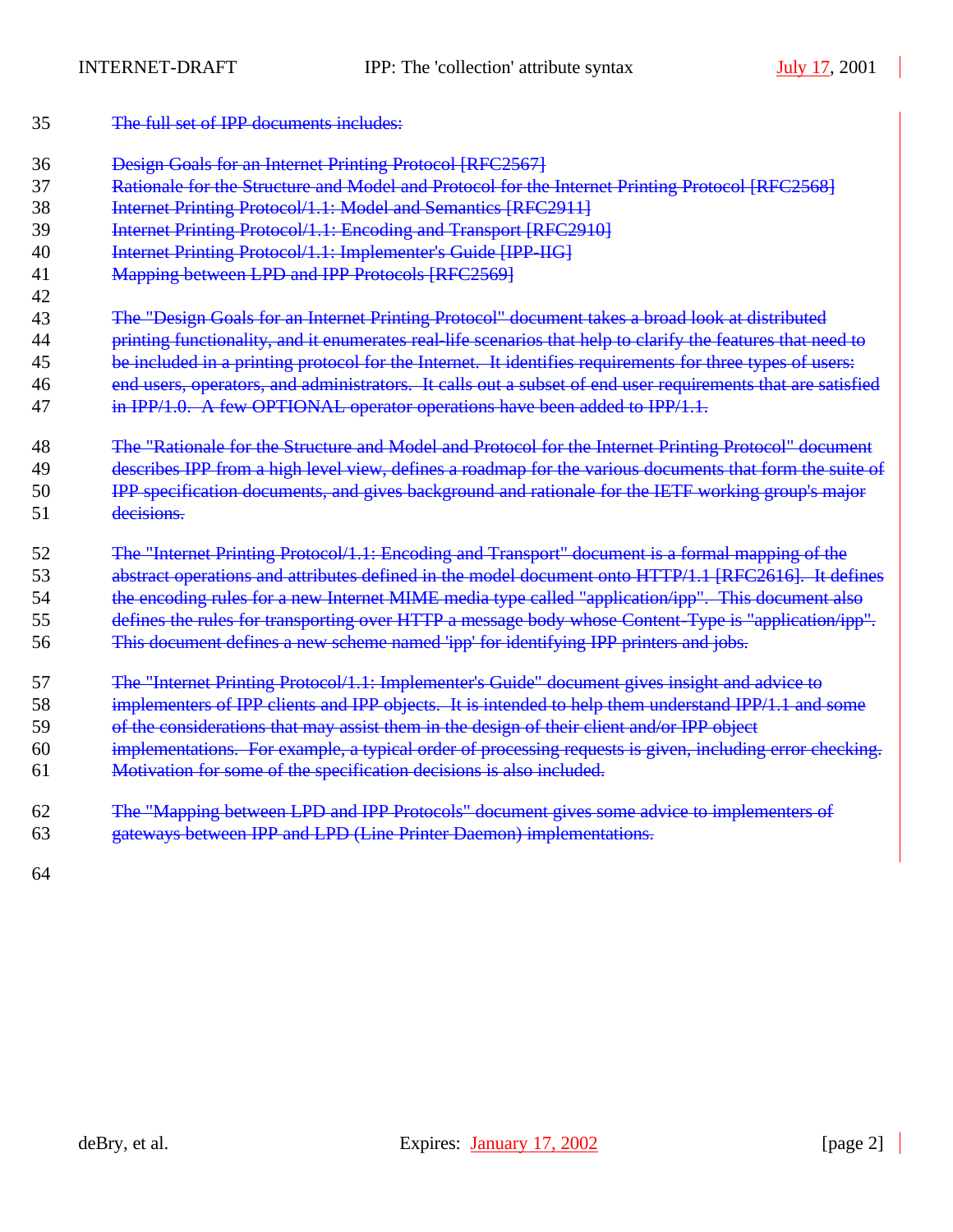#### **Table of Contents** 64

| 65<br>66 |                        |    |
|----------|------------------------|----|
| 67       |                        |    |
| 68       |                        |    |
| 69       |                        |    |
| 70       |                        |    |
| 71       |                        |    |
| 72       |                        |    |
| 73       |                        |    |
| 74       |                        |    |
| 75       |                        |    |
| 76       |                        |    |
| 77       |                        |    |
| 78       |                        |    |
| 79       |                        |    |
| 80       |                        |    |
| 81       |                        |    |
| 82       |                        |    |
| 83       |                        |    |
| 84       |                        |    |
| 85       |                        |    |
| 86       |                        |    |
| 87       |                        |    |
| 88       |                        |    |
| 89       | 9 IANA Considerations. | 19 |
| 90       |                        |    |
| 91       |                        |    |
| 92       |                        |    |
| 93       |                        |    |
| 94       |                        |    |
| 95       |                        |    |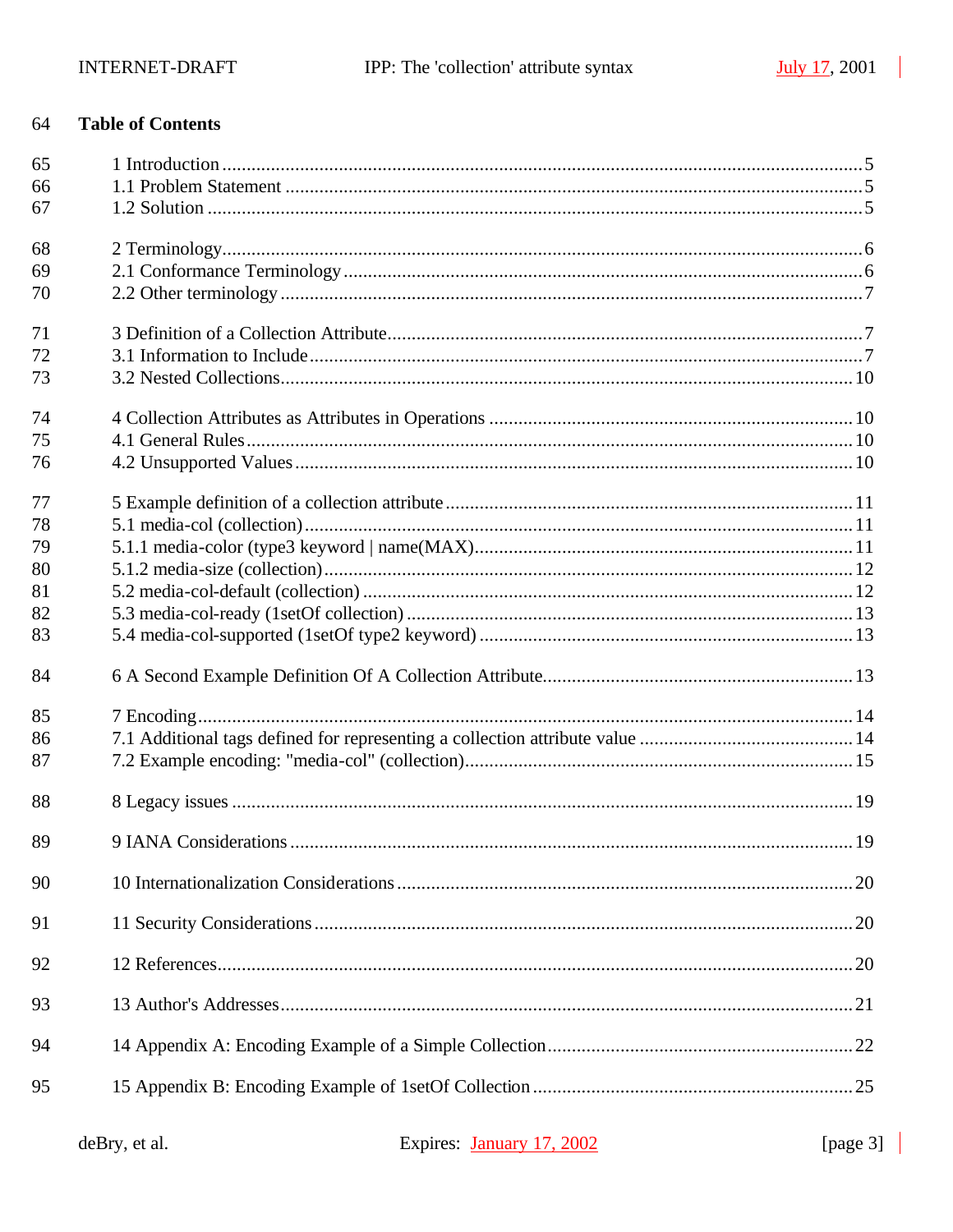| -99<br>$.00\,$ | <b>Table of Tables</b> |
|----------------|------------------------|
| -98            |                        |
| 97             |                        |
| -96            |                        |

| .01                  |  |
|----------------------|--|
| $\overline{02}$      |  |
| .03                  |  |
| $\overline{04}$      |  |
| $\overline{05}$      |  |
| .06                  |  |
| .07                  |  |
| .08                  |  |
| $\overline{0}9$      |  |
| $\overline{10}$      |  |
| $\lfloor 11 \rfloor$ |  |
| $\frac{12}{2}$       |  |
|                      |  |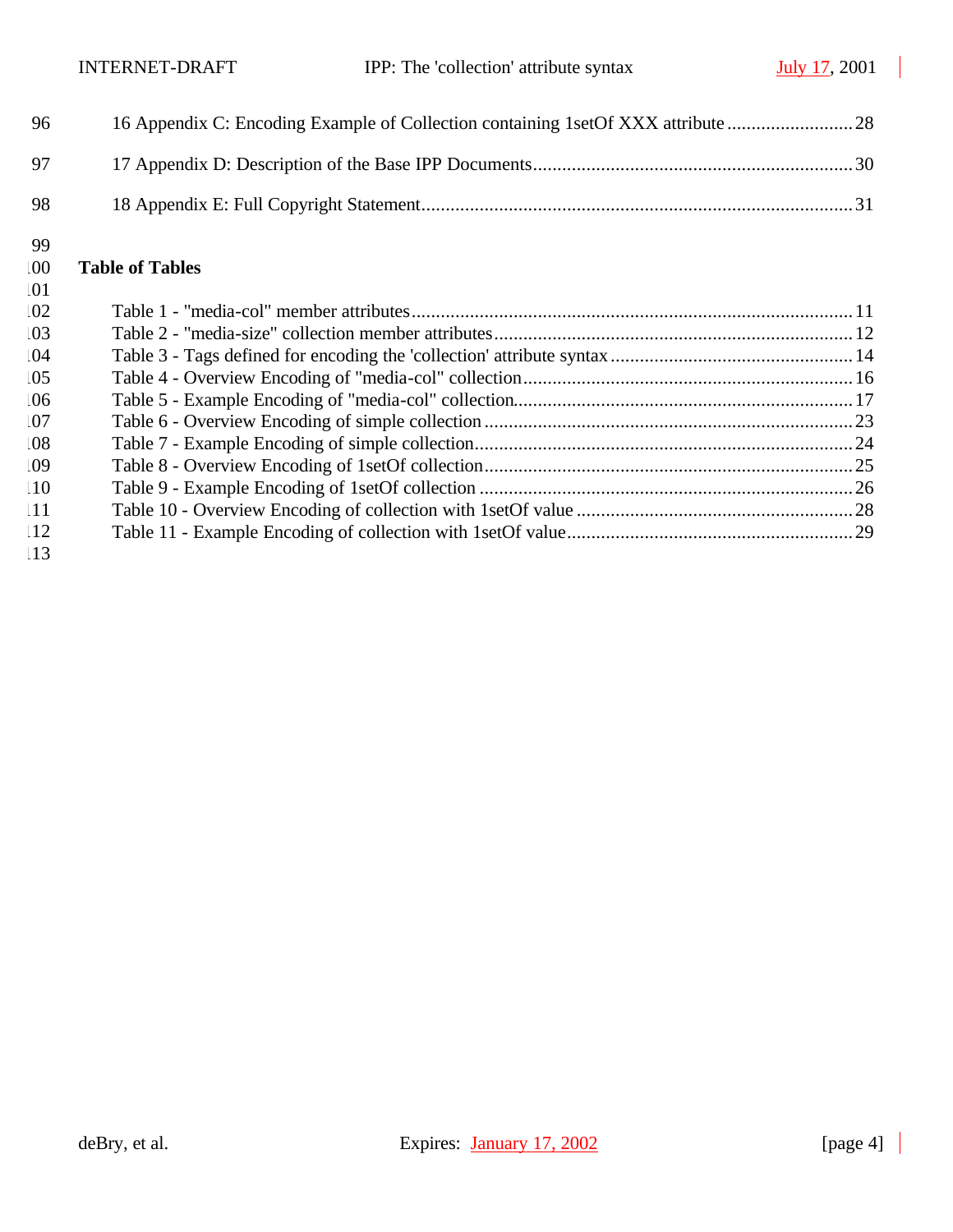## 

## **1 Introduction**

 This document is an OPTIONAL extension to IPP/1.0 [RFC2565, RFC2566] and IPP/1.1 [RFC2911, RFC2910]. For a description of the base IPP documents see section 17.

## **1.1 Problem Statement**

 The IPP Model and Semantics [RFC2911] supports most of the common data structures that are available in programming languages. It lacks a mechanism for grouping several attributes of different types. The Java language uses the Map to solve this problem and PostScript has a dictionary. The new mechanism for grouping attributes together (called 'collection' mechanism) must allow for optional members and subsequent addition of new members.

 The 'collection' mechanism must be encoded in a manner consistent with existing 1.0 and 1.1 parsing rules (see [RFC2910]). Current 1.0 and 1.1 parsers that don't support the 'collection' mechanism must not confuse collections or parts of collection they receive with other attributes.

## **1.2 Solution**

 The new mechanism is a new IPP attribute syntax called a 'collection'. As such, each collection value is a value of an attribute whose attribute syntax type is defined to be a 'collection'. Such an attribute is called a collection attribute. The name of the collection attribute serves to identify the collection value in an operation request or response, as with any attribute value.

 The 'collection' attribute syntax is a container holding one or more named values (i.e., attributes), which are called member attributes. Each collection attribute definition document lists the mandatory and optional member attributes of each collection value. A collection value is similar to an IPP attribute group in a request or a response, such as the operation attributes group. They both consist of a set of attributes.

 As with any attribute syntax, the document that defines a collection attribute specifies whether the attribute is single-value (collection) or multi-valued (1setOf collection). If the attribute is multi-valued (1setOf collection) each collection value MUST be a separate instance of a single definition of a collection, i.e. it MUST have the same member attributes except for OPTIONAL member attributes. If we view each collection definition as a separate syntax type, this rule continues the IPP/1.1 notion that each attribute has a single type or pattern (e.g. "keyword | name" is a pattern). Without this rule, the supported values would be more difficult to describe and the mechanism defined in item 4 of section 3.1 would not be sufficient.

 The name of each member attribute MUST be unique for a collection attribute, but MAY be the same as the name of a member attribute in another collection attribute and/or MAY be the same as the name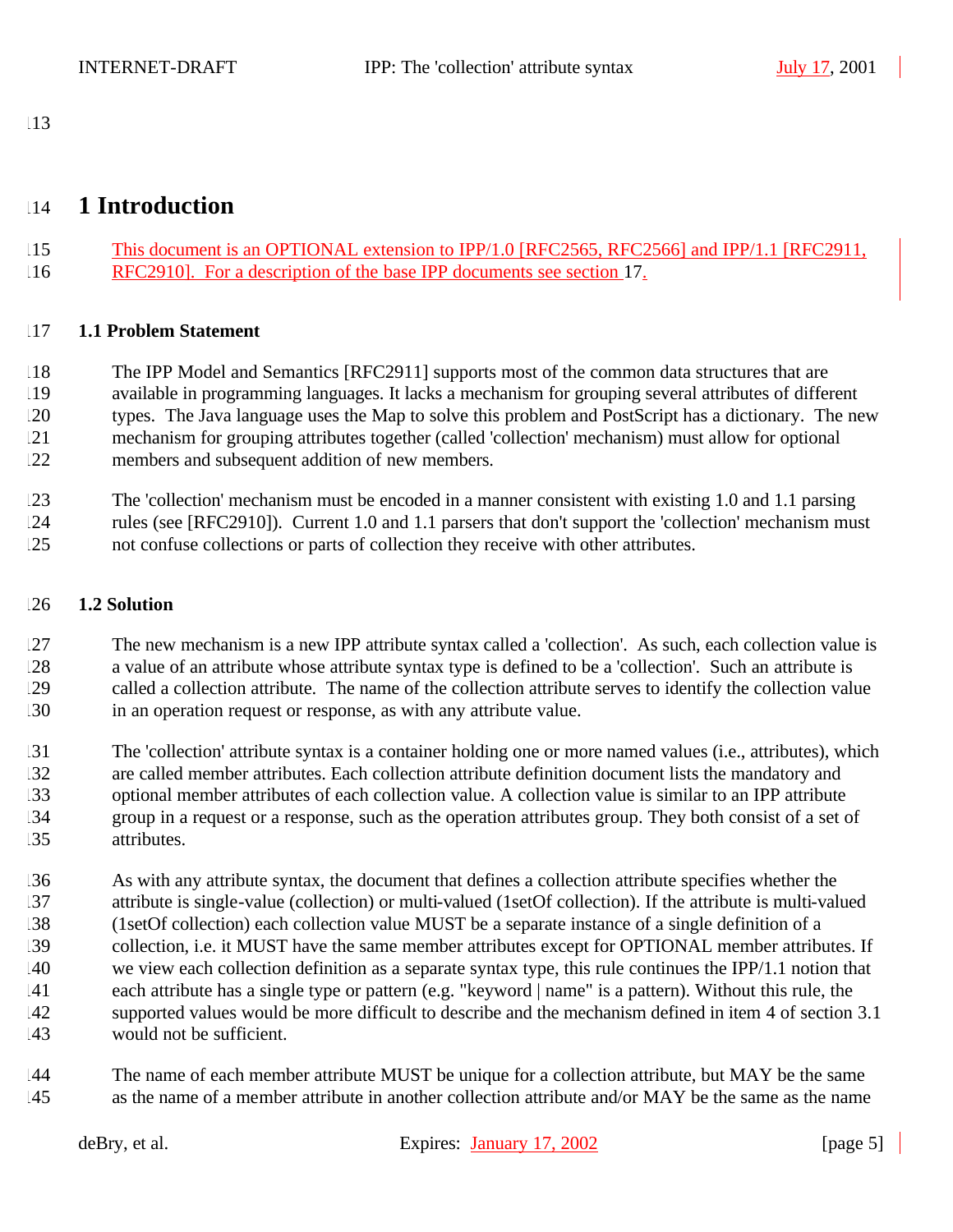- of an attribute that is not a member of a collection. The rules for naming member attributes are given in section 3.1.
- Each member attribute can have any attribute syntax type, including 'collection', and can be either single-valued or multi-valued. The length of a collection value is not limited. However, the length of each member attribute MUST NOT exceed the limit of its attribute syntax.
- The member attributes in a collection MAY be in any order in a request or response. When a client sends a collection attribute to the Printer, the order that the Printer stores the member attributes of the collection value and the order returned in a response MAY be different from the order sent by the client.
- A collection value MUST NOT contains two or more member attributes with the same attribute name.
- Such a collection is mal-formed. Clients MUST NOT submit such malformed requests and Printers
- MUST NOT return such malformed responses. If such a malformed request is submitted to a Printer, the Printer MUST (depending on implementation) either (1) reject the request with the 'client-error-bad-
- request' status code (see section 13.1.4.1), or (2) accept the request and use only one of each duplicate
- member attribute.

## **2 Terminology**

This section defines terminology used throughout this document.

## **2.1 Conformance Terminology**

- Capitalized terms, such as MUST, MUST NOT, REQUIRED, SHOULD, SHOULD NOT, MAY, NEED NOT, and OPTIONAL, have special meaning relating to conformance as defined in RFC 2119 [RFC2119] and [RFC2911] section 12.1. If an implementation supports the extension defined in this document, then these terms apply; otherwise, they do not. These terms define conformance to *this document only*; they do not affect conformance to other documents, unless explicitly stated otherwise.. 168 These terms are defined in [RFC2911] section 12.1 on conformance terminology, most of which is 169 taken from RFC 2119 [RFC2119]. 170 The following specialization of these terms apply to this document: 171 REQUIRED: if an implementation supports the extensions described in this document, it MUST
- 172 support a REQUIRED feature.
- **OPTIONAL: if an implementation supports the extensions described in this document, it MAY Support an OPTIONAL feature.**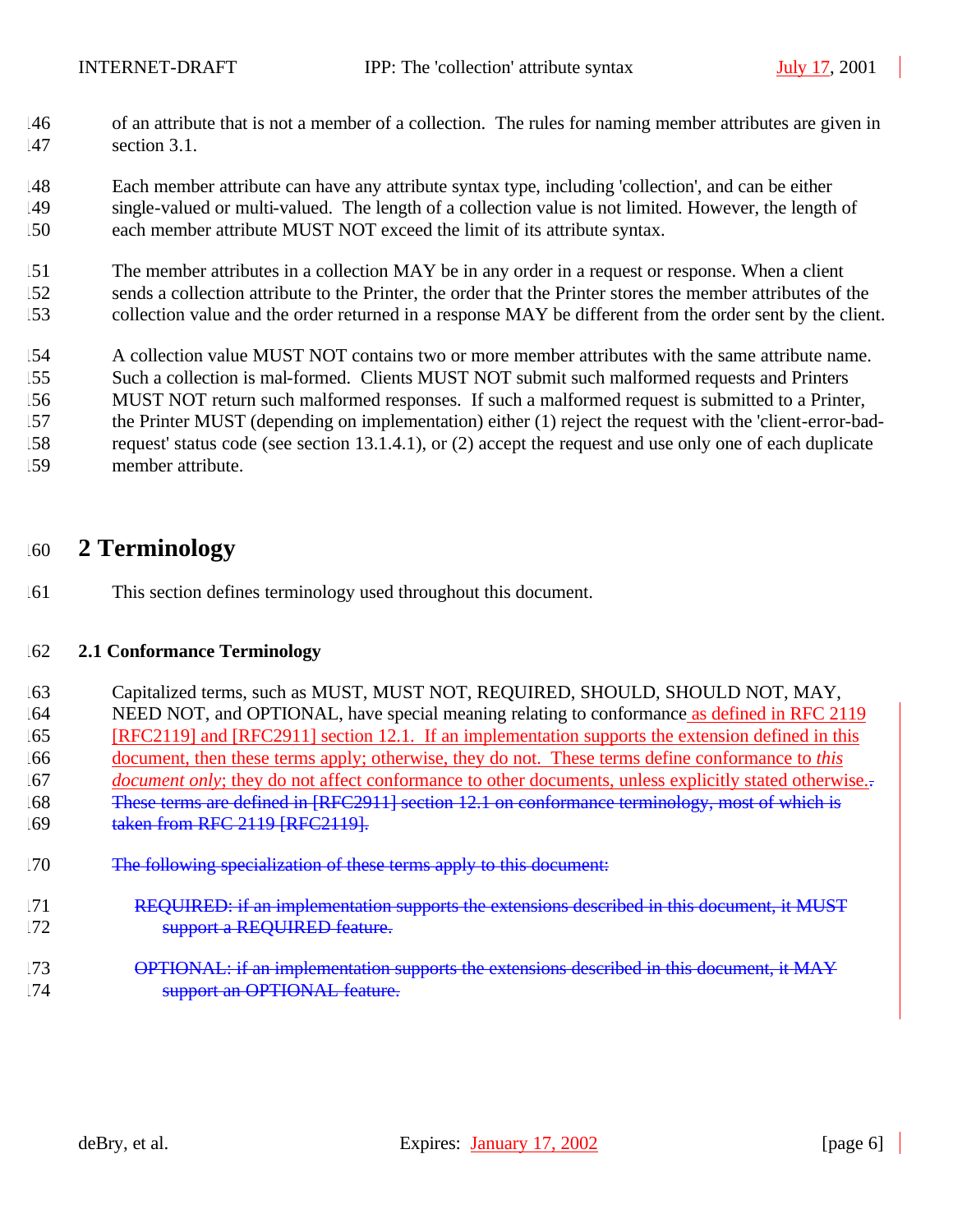## **2.2 Other terminology**

- This document uses terms such as Job object (or Job), IPP Printer object (or Printer), "operation", "request", response", "attributes", "keywords", and "support". These terms have special meaning and are defined in the model terminology [RFC2911] section 12.2. The following additional terms are introduced in this document:
- collection: an attribute syntax in which each attribute value is a set of attributes, called *member attributes*.
- member attribute: an attribute that is defined to be used as one of the attributes in a *collection*.
- collection attribute: an attribute whose definition specifies the 'collection' attribute syntax and each of the member attributes that MAY occur in a collection attribute value.

## **3 Definition of a Collection Attribute**

This section describes the requirements for any collection attribute definition.

## **3.1 Information to Include**

 When a specification document defines an "xxx" collection attribute, i.e., an attribute whose attribute syntax type is 'collection' or '1setOf collection'; the definition document MUST include the following aspects of the attribute semantics. Suppose the "xxx" collection attribute contains N member attributes named "aaa1", "aaa2", …, "aaaN" ("aaaI" represents any one of these N member attributes).

- 1. The name of the collection attribute MUST be specified (e.g. "xxx"). The selection of the name "xxx" MUST follow the same rules for uniqueness as for attributes of any other syntax type (as defined by IPP/1.1) unless "xxx" is a member attribute of another collection. Then the selection of the name "xxx" MUST follow the rules for uniqueness defined in item 5a) of this list.
- 2. The collection attribute syntax MUST be of type 'collection' or '1setOf collection'.
- 3. The context of the collection attribute MUST be specified, i.e., whether the attribute is an operation attribute, a Job Template attribute, a Job Description attribute, a Printer Description attribute, a member attribute of a particular collection attribute, etc.
- 4. An "xxx-supported" attribute MUST be specified and it has one of the following two forms:
- a) "xxx-supported" is a "1setOf collection" which enumerates all of the supported collection values of "xxx". If a collection of this form contains a nested collection, it MUST be of the same form.
- For example, "media-size-supported" might have the values {{x-dimension:210, y-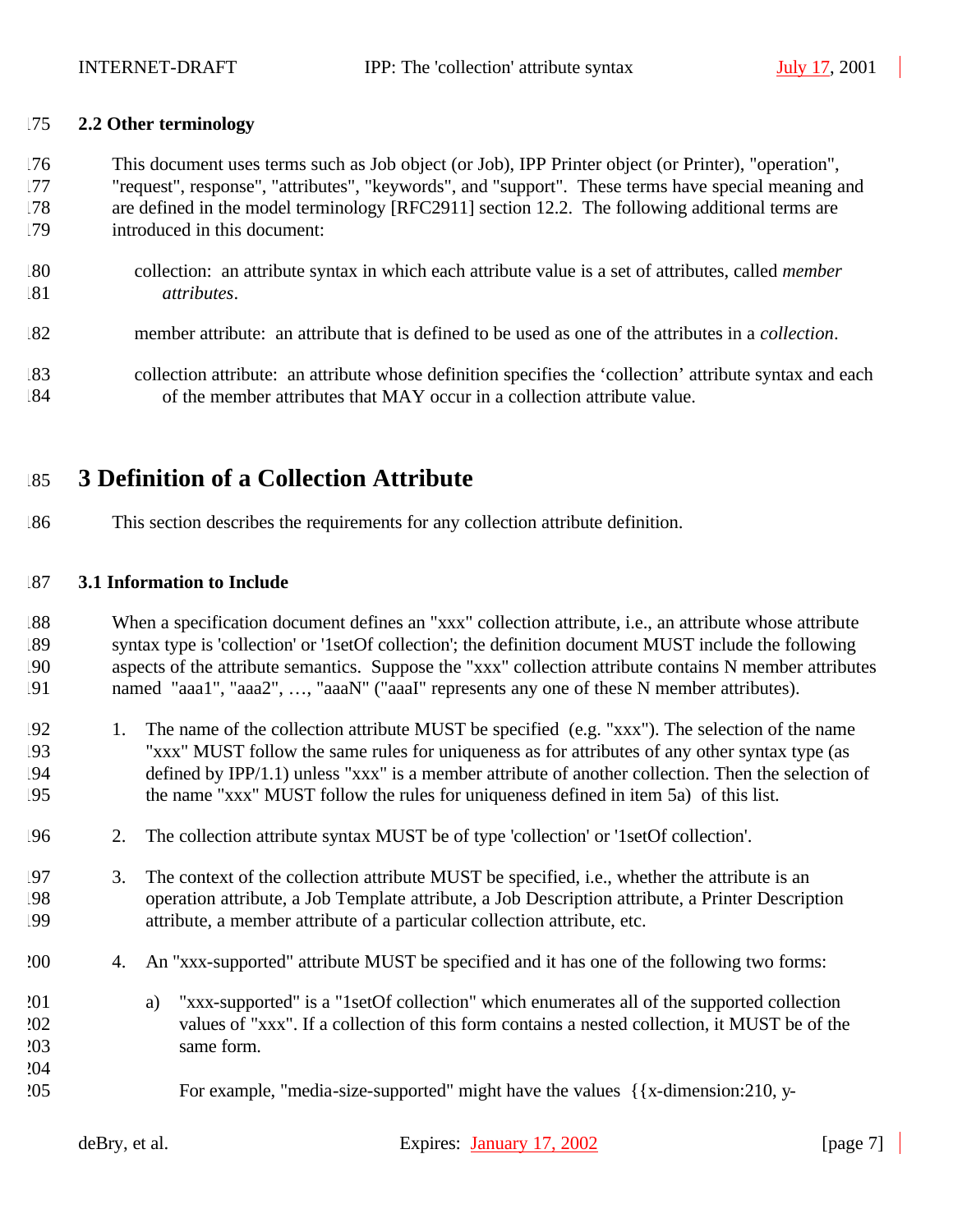| 206<br>207<br>208<br>209        |    |               | dimension:297}, {x-dimension:297, y-dimension:420}} to show that it supports two values of<br>"media size": A4 (210x297) and A3 (297x420). It does not support other combinations of "x-<br>dimension" and "y-dimension" member attributes, such as 210x420 or 297x297 and it does not<br>supported non-enumerated values, such as 420x595. |
|---------------------------------|----|---------------|---------------------------------------------------------------------------------------------------------------------------------------------------------------------------------------------------------------------------------------------------------------------------------------------------------------------------------------------|
| 210<br>211<br>212<br>213<br>214 |    | b)            | "xxx-supported" is a "1setOf type2 keyword" which enumerates the names of all of the<br>member attributes of "xxx": "aaa1", "aaa2", , "aaaN". If a collection of this form contains a<br>nested collection, it MAY be of either form. See item 5f) below for details on supported values<br>of member attributes.                           |
| 215<br>216                      |    |               | For example, "media-col-supported" might have the keyword values: "media-size" and "media-<br>color".                                                                                                                                                                                                                                       |
| 217<br>218                      | 5. |               | The member attributes MUST be defined. For each member attribute the definition document<br>MUST provide the following information:                                                                                                                                                                                                         |
| 219<br>220                      |    | a)            | The member attribute's name (e.g., "aaa") MUST be unique within the collection being defined<br>and MUST either                                                                                                                                                                                                                             |
| 221<br>222<br>223<br>24         |    |               | reuse the attribute name of another attribute (that is unique across the entire IPP attribute<br>$\ddot{1}$<br>name space) and have the same syntax and semantics as the reused attribute (if the<br>condition of item 4b) above is met). For example, a member attribute definition could<br>reuse the IPP/1.1 "media" attribute.          |
| 225<br>226<br>27                |    |               | potentially occur elsewhere in the entire IPP attribute name space. (if the condition of item<br>$\ddot{\mathbf{n}}$ )<br>4a) above is met). For example, a member attribute could be "x-dimension" which could<br>potentially occur in another collection or as an attribute outside of a collection.                                      |
| 228<br><b>229</b><br><b>230</b> |    |               | be unique across the entire IPP attribute name space (if the condition of item 4b) above is<br>$\overline{111}$ )<br>met). For example, a member attribute could be "media-color" which must unique be<br>across the entire IPP attribute name space.                                                                                       |
| 231                             |    | b)            | Whether the member attribute is REQUIRED or OPTIONAL for the Printer to support                                                                                                                                                                                                                                                             |
| 232<br>233                      |    | $\mathbf{c})$ | Whether the member attribute is REQUIRED or OPTIONAL for the client to supply in a<br>request                                                                                                                                                                                                                                               |
| 234<br>235<br>236<br>237        |    | $\rm d)$      | The member attribute's syntax type, which can be any attribute syntax, including '1setOf X',<br>'collection', and '1setOf collection'. If this attribute name reuses the name of another attribute<br>(case of item a1 above), it MUST have the same attribute syntax, including cardinality<br>(whether or not 1setOf).                    |
| 238<br>239<br>240<br>241        |    | e)            | The semantics of the "aaa" member attribute. The semantic definition MUST include a<br>description of any constraint or boundary conditions the member attribute places on the<br>associated attribute, especially if the attribute reuses the name of another attribute (case of item<br>a1 above)                                         |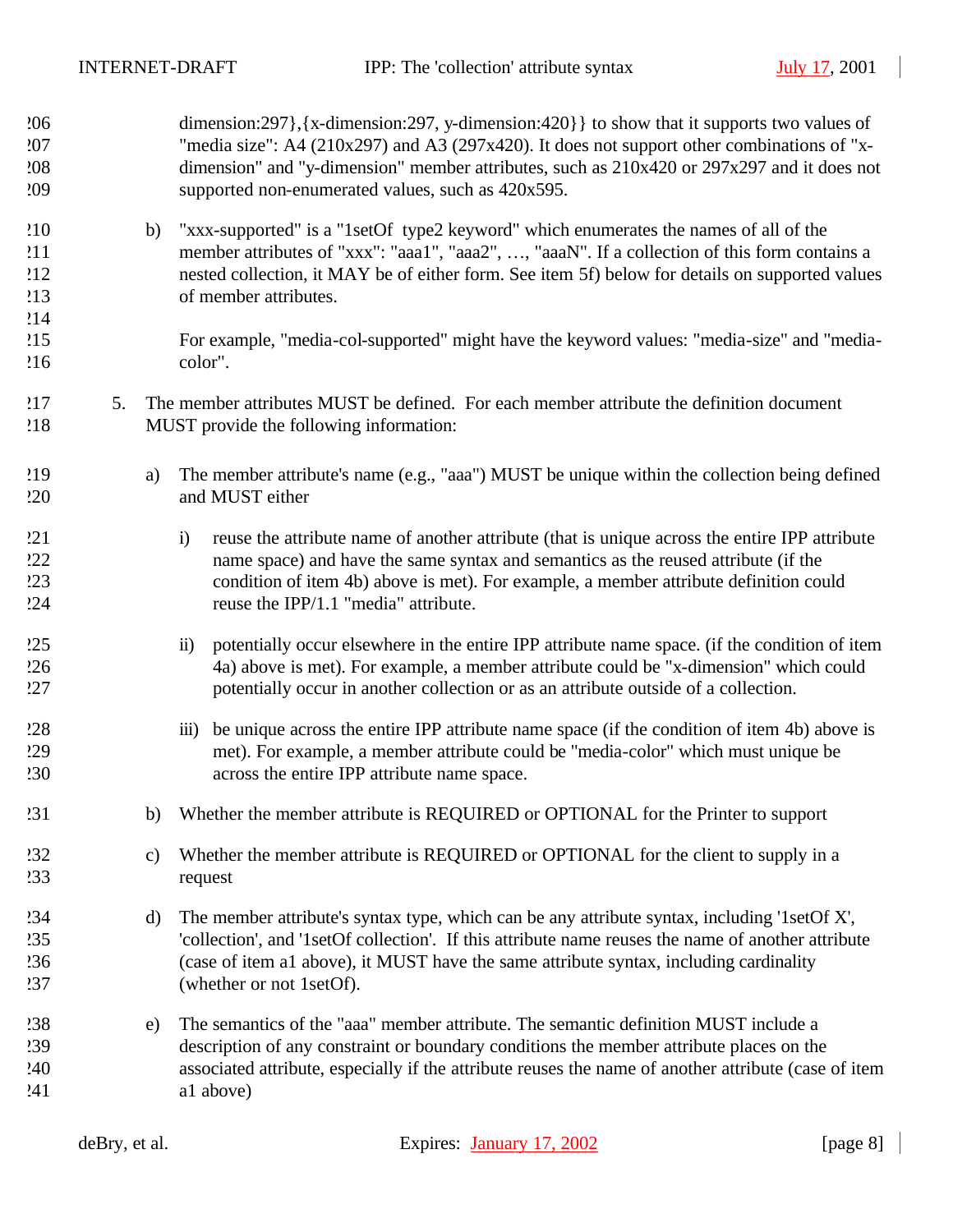| 242<br>243 | f)            | The supported values for the each "aaaI" member attribute (of the member attributes "aaa1",<br>"aaa2", , "aaaN") is specified by one of two mechanisms. |
|------------|---------------|---------------------------------------------------------------------------------------------------------------------------------------------------------|
| 244        |               | If "xxx-supported" is a "1setOf collection" (see item 4a) above), the value for each "aaaI"<br>$\ddot{1}$                                               |
| 245        |               | is specified in each collection value of "xxx-supported" in the context of other member                                                                 |
| 246        |               | attributes. That is, "xxx-supported" enumerates all supported values of "xxx".                                                                          |
| 247        |               |                                                                                                                                                         |
|            |               |                                                                                                                                                         |
| 248        |               | If the value of "xxx-supported" is a "1setOf type2 keyword" (see item 4b) above), the<br>$\ddot{\mathbf{n}}$                                            |
| 249        |               | supported values of "aaaI" are the values specified by either i) the "aaaI-supported"                                                                   |
| 250        |               | attribute or ii) the definition of the member attribute "aaaI" within the document defining                                                             |
| 251        |               | the "xxx" attribute. The values of each member attribute "aaaI" are specified independently                                                             |
| .52        |               | of other member attributes though a Printer is not required to support all combinations of                                                              |
| 253        |               | supported values.                                                                                                                                       |
| 254        |               |                                                                                                                                                         |
|            |               |                                                                                                                                                         |
| 255        |               | For example, "media-col-supported" might have the keyword values: "media-size" and                                                                      |
| 256        |               | "media-color". Using the first method for defining supported values (an "aaaI-supported"                                                                |
| 257        |               | attribute), the collection values of "media-col" are combinations of values of "media-size-                                                             |
| 258        |               | supported" and "media-color-supported"._If "media-size-supported" has the values of                                                                     |
| 259        |               | '210x297' and '297x420' and "media-color-supported" has the values of 'white' and 'pink',                                                               |
| 260        |               | the Printer might support only the combinations 'white-210x297', 'pink-210x297'_and                                                                     |
| 261        |               | 'white-297x420', and not 'pink-297x420'.                                                                                                                |
| 262        |               |                                                                                                                                                         |
| 263        |               | If a collection contains a member "aaal" whose syntax type is "text", the supported values                                                              |
| .64        |               | would probably be defined by the definition of "xxx" rather than by the attribute "aaaI-                                                                |
| 265        |               | supported".                                                                                                                                             |
|            |               |                                                                                                                                                         |
| 266        | g)            | the default value of each "aaaI" member attribute if it is OPTIONAL for a client to supply the                                                          |
| 267        |               | "aaa" member attribute in a request. The default value is specified by in the attribute's                                                               |
| 268        |               | definition within a document and MUST be one of the following:                                                                                          |
| 269        |               | a fixed default<br>$\ddot{\mathbf{i}}$                                                                                                                  |
| 270        |               | a mechanism by which the Printer determines default<br>$\ddot{\mathbf{i}}$                                                                              |
| 271        |               | an indefinite default that is left to the implementation.<br>$\overline{iii}$ )                                                                         |
| 272        |               | an attribute that the Printer uses to determine the default<br>iv)                                                                                      |
| 273        | 6.            | The default value of "xxx" if a client does not supply it. The default value is specified by in the                                                     |
| 274        |               | attribute's definition within a document and MUST be one of the following:                                                                              |
|            |               |                                                                                                                                                         |
| 275        | a)            | a fixed default                                                                                                                                         |
| 276        | b)            | a mechanism by which the Printer determines default                                                                                                     |
| 277        | c)            | an indefinite default that is left to the implementation                                                                                                |
|            | deBry, et al. | Expires: January 17, 2002<br>[page $9$ ]                                                                                                                |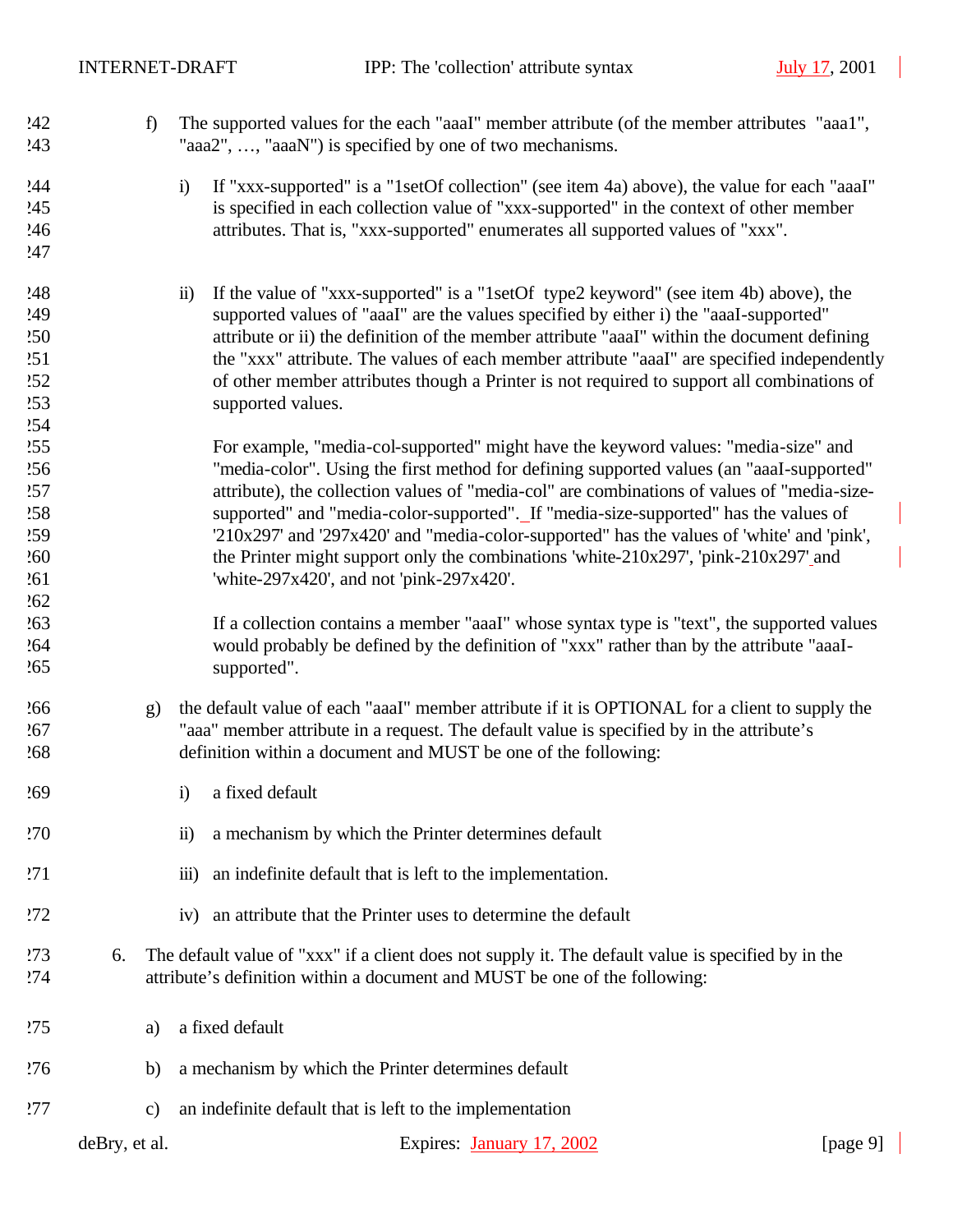- d) a Printer attribute "xxx-default" which is a collection with the same member attributes as "xxx". Though optional member attributes may be absent in which case the Printer uses the defaulting rules of item 5g) above.
- 7. The "xxx-ready (1setOf collection)" attribute if human intervention is required to make many of the supported values available. For example, "media-col" is an attribute which has a "ready" attribute. Most attributes do not have a "ready" attribute.

#### **3.2 Nested Collections**

 A member attribute may have a syntax type of 'collection' or '1setOf collection', in which case it is called a nested collection attribute. The rules for a nested collection attribute are the same as for a collection attribute as specified in section 3.1.

## **4 Collection Attributes as Attributes in Operations**

#### **4.1 General Rules**

 A collection value is like any other IPP/1.1 value, except that it is structured. The rules for attributes 291 with collection values are the same as for attributes of any other syntax type (see IPP/1.1), be they in any group of a request of a response.

#### **4.2 Unsupported Values**

- The rules for returning an unsupported collection attribute are an extension to the current rules:
- 1. If the entire collection attribute is unsupported, then the Printer returns just the collection attribute name with the 'unsupported' out-of-band value (see the beginning of [RFC2911] section 4.1) in the Unsupported Attributes Group.
- 2. If a collection contains unrecognized, unsupported member attributes and/or conflicting values, the attribute returned in the Unsupported Group is a collection containing the unrecognized, unsupported member attributes, and/or conflicting values. The unrecognized member attributes have an out-of-band value of 'unsupported' (see the beginning of [RFC2911] section 4.1). The unsupported member attributes and conflicting values have their unsupported or conflicting values.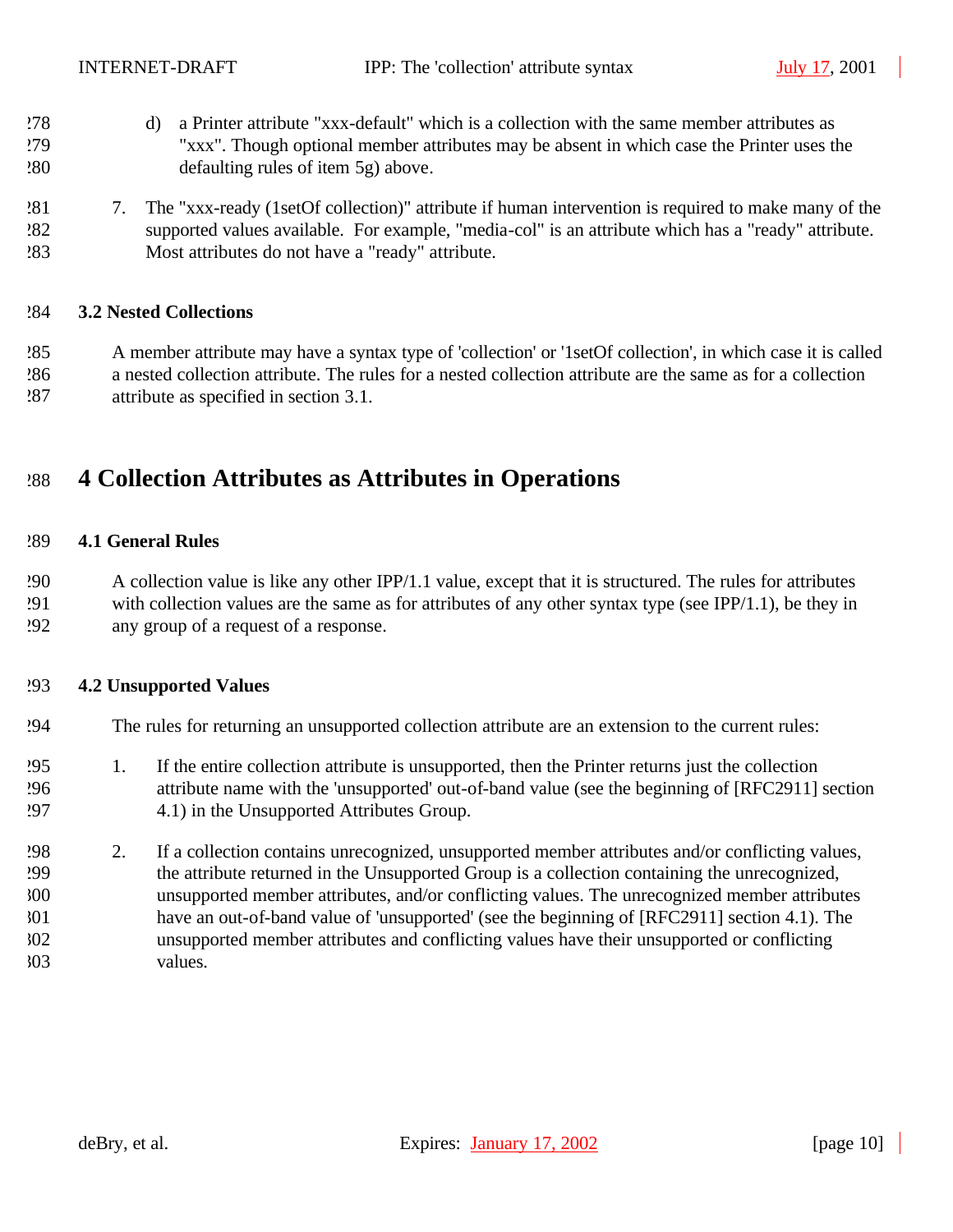# **5 Example definition of a collection attribute**

 In some printing environments, it is desirable to allow the client to select the media by its properties, e.g., weight, color, size, etc., instead of by name. In IPP/1.1 (see [RFC2911]), the "media (type3 keyword | name) Job Template attribute allows selection by name. It is tempting to extend the "media" attribute syntax to include "collection", but then existing clients could not understand default or supported media values that use the collection value. To preserve interoperability, a new attribute MUST BE added, e.g., "media-col (collection)". The following subsections contain a sample definition of a simplified "media-col" attribute. The definition follows the rules in section 3.

 All of the example attribute definitions in this document are illustrative examples, rather than actual definitions. These examples are intended to illustrate how to define collection attributes. Other documents MUST define collection attributes for use in actual interchange. Such definitions may be very similar to the examples in this document, since we attempted to pick useful examples.

 Note: we picked the name "media-col" because the name "media" is already in use. Ordinarily the collection attribute would have a name like any other attribute and would not end in "col".

 The member attributes of "media-col" attribute ("media-color (type 3 keyword)" and "media-size (collection)") both follow the naming rules of item 4a3 of section 3, i.e. the names are unique across the entire IPP attribute name space. The member attributes of the "media-size (collection)" member 321 attribute ("x-dimension (integer(0:,MAX))" and "y-dimension (integer(0:,MAX))") both follow the naming rules of item 4a2 of section 3, i.e. they potentially occur elsewhere in the IPP attribute name space.

## **5.1 media-col (collection)**

 The "media-col" (collection) attribute augments the IPP/1.1 [RFC2911] "media" attribute. This collection attribute enables a client end user to submit a list of media characteristics to the Printer. When the client specifies media using the "media-col" collection attribute, the Printer object MUST match the requested media exactly. The 'collection' consists of the following member attributes:

## **Table 1 - "media-col" member attributes**

| Attribute name | attribute syntax             | request     | Printer<br>Support |
|----------------|------------------------------|-------------|--------------------|
| media-color    | type3 keyword   name $(MAX)$ | MAY         | <b>MUST</b>        |
| media-size     | collection                   | <b>MUST</b> | <b>MUST</b>        |

The definitions for the member attributes is given in the following sub-sections:

#### **5.1.1 media-color (type3 keyword | name(MAX)**

This member attribute identifies the color of the media. Valid values are 'red', 'white' and 'blue'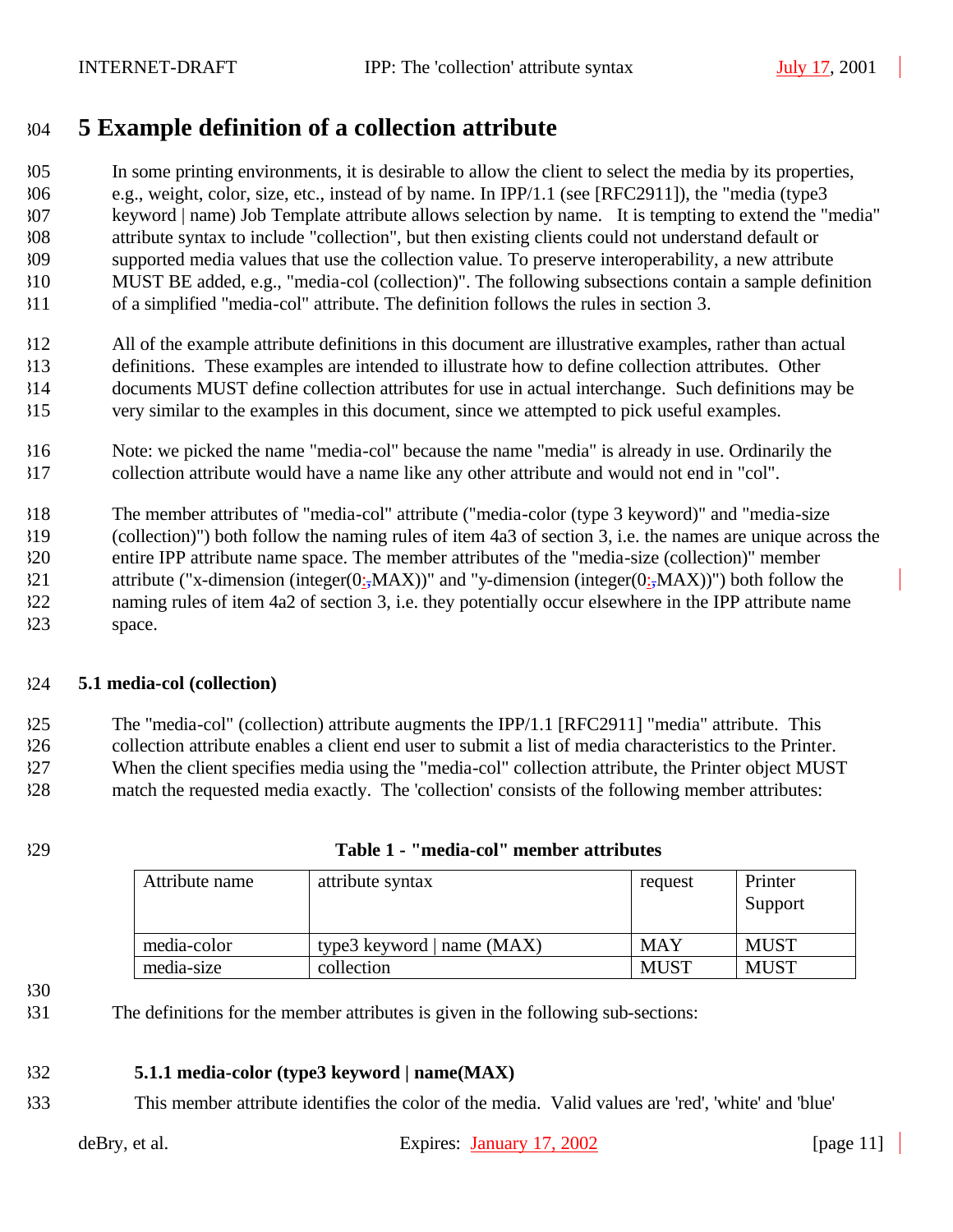- The "media-color-supported" (1setOf (type3 keyword | name(MAX))) Printer attribute identifies the values of this "media-color" member attribute that the Printer supports, i.e., the colors supported.
- If the client omits this member attribute, the Printer determines the value in an implementation dependent manner.

## **5.1.2 media-size (collection)**

- This member attribute identifies the size of the media. The 'collection' consists of the member attributes shown in Table 2:
- 

## **Table 2 - "media-size" collection member attributes**

| Attribute name | attribute syntax  | request     | <b>Printer Support</b> |
|----------------|-------------------|-------------|------------------------|
| x-dimension    | integer $(0:MAX)$ | <b>MUST</b> | MUST                   |
| y-dimension    | integer $(0:MAX)$ | <b>MUST</b> | <b>MUST</b>            |

The definitions for the member attributes is given in the following sub-sections:

## **5.1.2.1 x-dimension (integer(0:MAX))**

This attribute identifies the width of the media in inch units along the X axis.

## **5.1.2.2 y-dimension (integer(0:MAX))**

- This attribute identifies the height of the media in inch units along the Y axis.
- The "media-size-supported" (1setOf collection) Printer attribute identifies the values of this "media-size" member attribute that the Printer supports, i.e., the size combinations supported. The names of the member attributes are the same as the member attributes of the "media- size" collection attribute, namely "x-dimension", and "y-dimension", since they have the same attribute syntax and the same semantics.

## **5.2 media-col-default (collection)**

 The "media-col-default" Printer attribute specifies the media that the Printer uses, if any, if the client omits the "media-col" and "media". Job Template attribute in the Job Creation operation (and the PDL doesn't include a media specification). The member attributes are defined in Table 1. A Printer MUST support the same member attributes for this default collection attribute as it supports for the corresponding "media-col" Job Template attribute.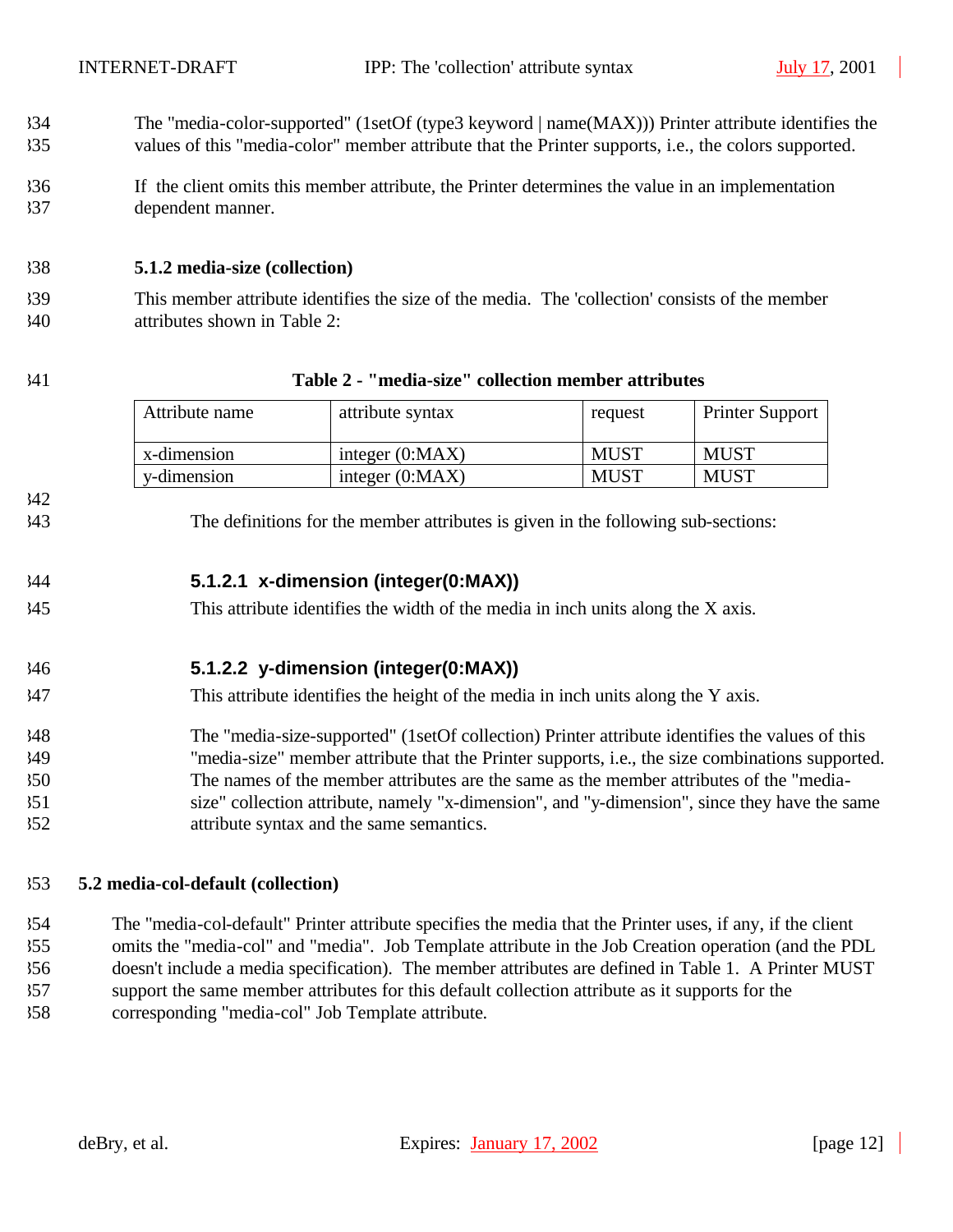## **5.3 media-col-ready (1setOf collection)**

 The "media-col-ready" Printer attribute identifies the media that are available for use without human intervention, i.e., the media that are ready to be used without human intervention. The collection value MUST have all of the member attributes that are supported in Table 1.

## **5.4 media-col-supported (1setOf type2 keyword)**

 The "media-col-supported" Printer attribute identifies the keyword names of the member attributes supported in the "media-col" collection Job Template attribute, i.e., the keyword names of the member attributes in Table 1 that the Printer supports.

# **6 A Second Example Definition Of A Collection Attribute**

 All of the example attribute definitions in this document are illustrative examples, rather than actual definitions. These examples are intended to illustrate how to define collection attributes. Other documents MUST define collection attributes for use in actual interchange. Such definitions may be very similar to the examples in this document, since we attempted to pick useful examples.

 In some printing environments, it is desirable to allow the client to select the media for the job start sheet. The reason for not adding the 'collection' attribute syntax to the existing "job-sheets" Job Template attribute is the same as for "media". Instead, a new Job Template attribute is introduced, e.g.

"job-sheet-col (collection)".

 The member attributes of "job-sheet-col" attribute ("job-sheets (type 3 keyword)" and "media (type3 keyword | name)") both follow the naming rules of item 4a1 of section 3, i.e., they reuse existing IPP attributes. According to the rules, their supported values come from the existing IPP attributes: "job- sheets-supported" and "media-supported". However, their default values do not come from "job-sheets- default" and "media-default", respectively. Rather the definition of "job-sheet-col" says that "job-sheets (type 3 keyword)" is required and if "media (type3 keyword | name)" is absent, the Printer uses the same media as the rest of the job uses.

 If "job-sheet-col" attribute were defined to contain the member attribute "job-sheet-media (type3 keyword | name)" instead of "media (type3 keyword | name)", then the definition would also have to specify a "job-sheet-media-supported (1setOf (type3 keyword | name))" whose values would be independent of "media-supported (1setOf (type3 keyword | name))" and would be set separately by a System Administrator.

The actual text for the definition of the attribute is left as an exercise for the reader.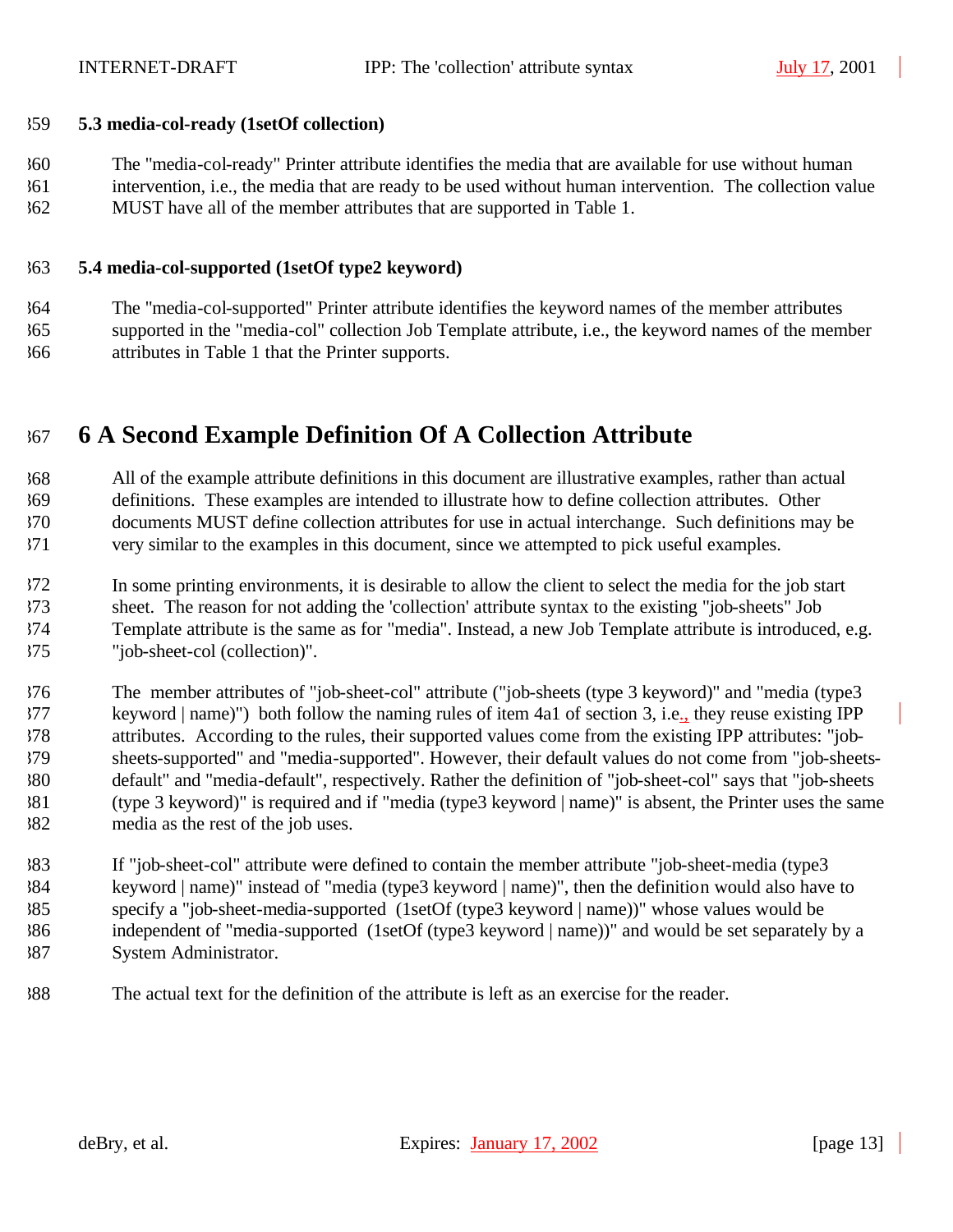## **7 Encoding**

This section defines the additional encoding tags used according to [RFC2910] and gives an example of

 their use. The encoding tags define in this document MUST be used by all collection attributes defined in other documents. However, the example of their use is illustrative only.

## **7.1 Additional tags defined for representing a collection attribute value**

The 'collection' attribute syntax uses the tags defined in Table 3.

#### **Table 3 - Tags defined for encoding the 'collection' attribute syntax**

| Tag name       | Tag value | Meaning                                                  |
|----------------|-----------|----------------------------------------------------------|
| begCollection  | 0x34      | Begin the collection attribute value.                    |
| endCollection  | 0x37      | End the collection attribute value.                      |
| memberAttrName | 0x4A      | The value is the name of the collection member attribute |

- When encoding a collection attribute "xxx" that contains an attribute "aaa" and is not inside another collection, the encoding follows these rules:
- 1. The beginning of the collection is indicated with a value tag that MUST be syntax type 'begCollection' (0x34) with a name length and Name field that represent the name of the collection attribute ("xxx") as with any attribute, followed by a value. The Printer MAY ignore the value and its length of MAY be 0. In the future, however, this field MAY contain useful information, such as the collection name (cf. the name of a C struct).
- 2. Each member attribute is encoded as a sequence of two or more values that appear to be part of a single multi-valued attribute, i.e. 1setOf. The first value after the 'begCollection' value has the attribute syntax 'memberAttrName' (0x4A) and its value holds the name of the first member attribute (e.g. "aaa"). The second value holds the first member's attribute value, which can be of any attribute syntax, except 'memberAttrName' or 'endCollection'. If the first member's attribute value is multi-valued, the third value holds the second value of the first member's value. Otherwise, the third value holds the name of second member attribute (e.g. "bbb") and its attribute syntax is 'memberAttrName'. In this case, the fourth member's value is the value of "bbb".
- Note that the technique of encoding a 'collection' as a '1setOf' makes it easy for a Printer that doesn't support a particular collection attribute (or the collection attribute syntax at all) to simply skip over the entire collection value.
- 3. The end of the collection is indicated with a value tag that MUST be syntax type 'endCollection' (e.g. 0x37) and MAY have a zero name length and a zero value length. In the future, this field MAY contain useful information, such as the collection name that matches the one in the 'begCollection' .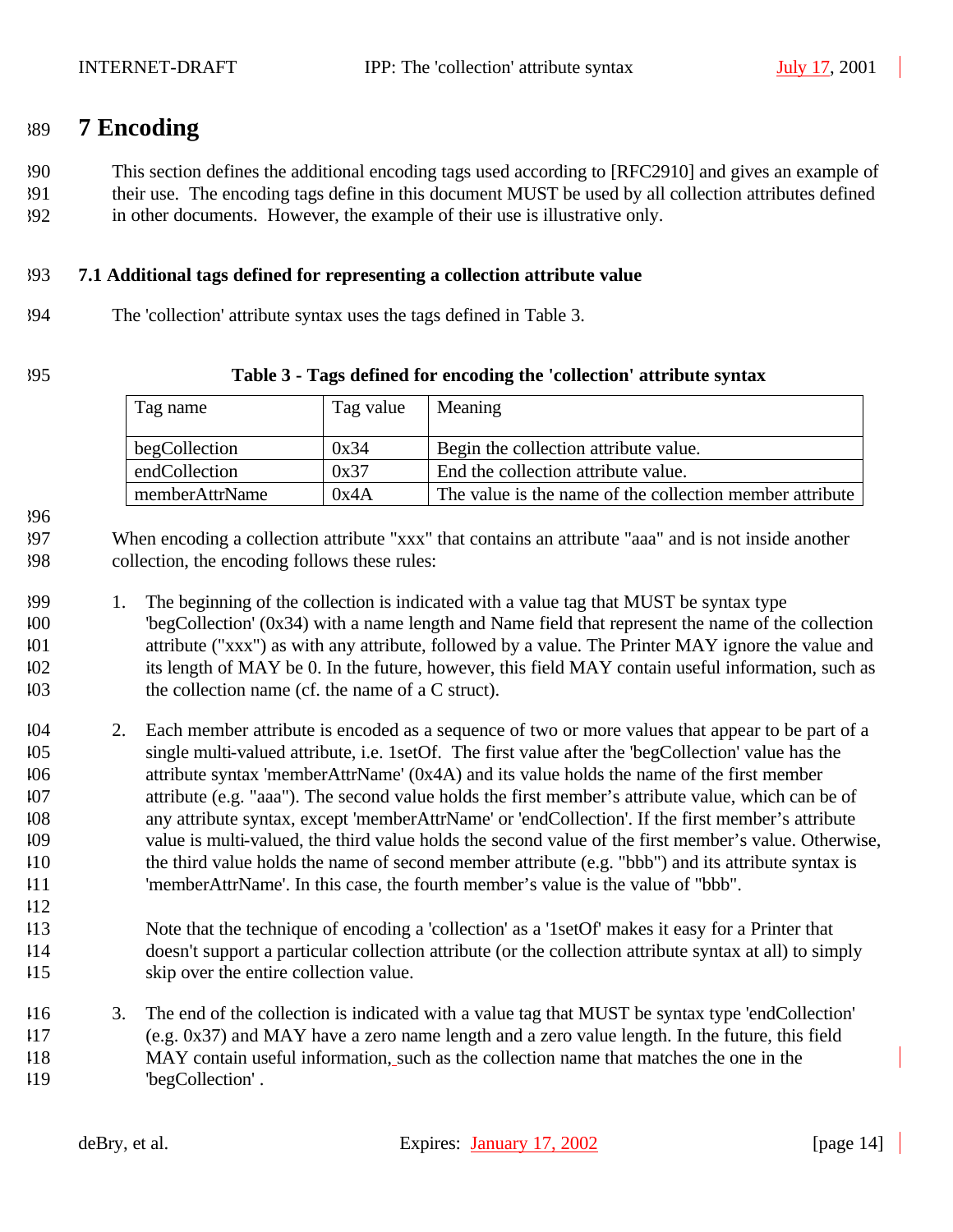- 4. It is valid to have a member attribute that is, itself, a collection attribute, i.e., collections can be nested within collections. This is represented by the occurrence of a member attribute that is of attribute syntax type 'begCollection'. Such a collection is terminated by a matching 'endCollection'. The name of such a member attribute is in the immediately preceding value whose syntax type is 'memberAttrName'.
- 5. It is valid for a collection attribute to be multi-valued, i.e., have more than one collection value. If the next attribute immediately following the 'endCollection' has a zero name length and a tag of 'begCollection', then the collection attribute is a multi-valued collection, as with any attribute. This statement applies to collections within collections and collections that are not in collections.

## **7.2 Example encoding: "media-col" (collection)**

- The collection specified in section 5 is used for the encoding example shown in Table 5. The example also shows nested collections, since the "media-size" member attribute is a 'collection. The encoding example represents a blue 4x6-index cards and takes 216 octets. The Appendices contains more complex examples.
- Additional examples have been included in the appendices.
- The overall structure of the two collection values can be pictorially represented as:

```
136 "media-col" =
437 {137} {137} {137} {137} {137} {137} {137} {137} {137} {137} {137} {137} {137} {137} {137} {137} {137} {137} {137} {137} {137} {137} {137} {137} {137} {137} {137}138 "media-size" =
439 \{ "x-dimension" = 6;
440 "y-dimension" = 4
|41 \rangle }
142 },
443
```
The full encoding is in table 4. A simplified view of the encoding looks like this: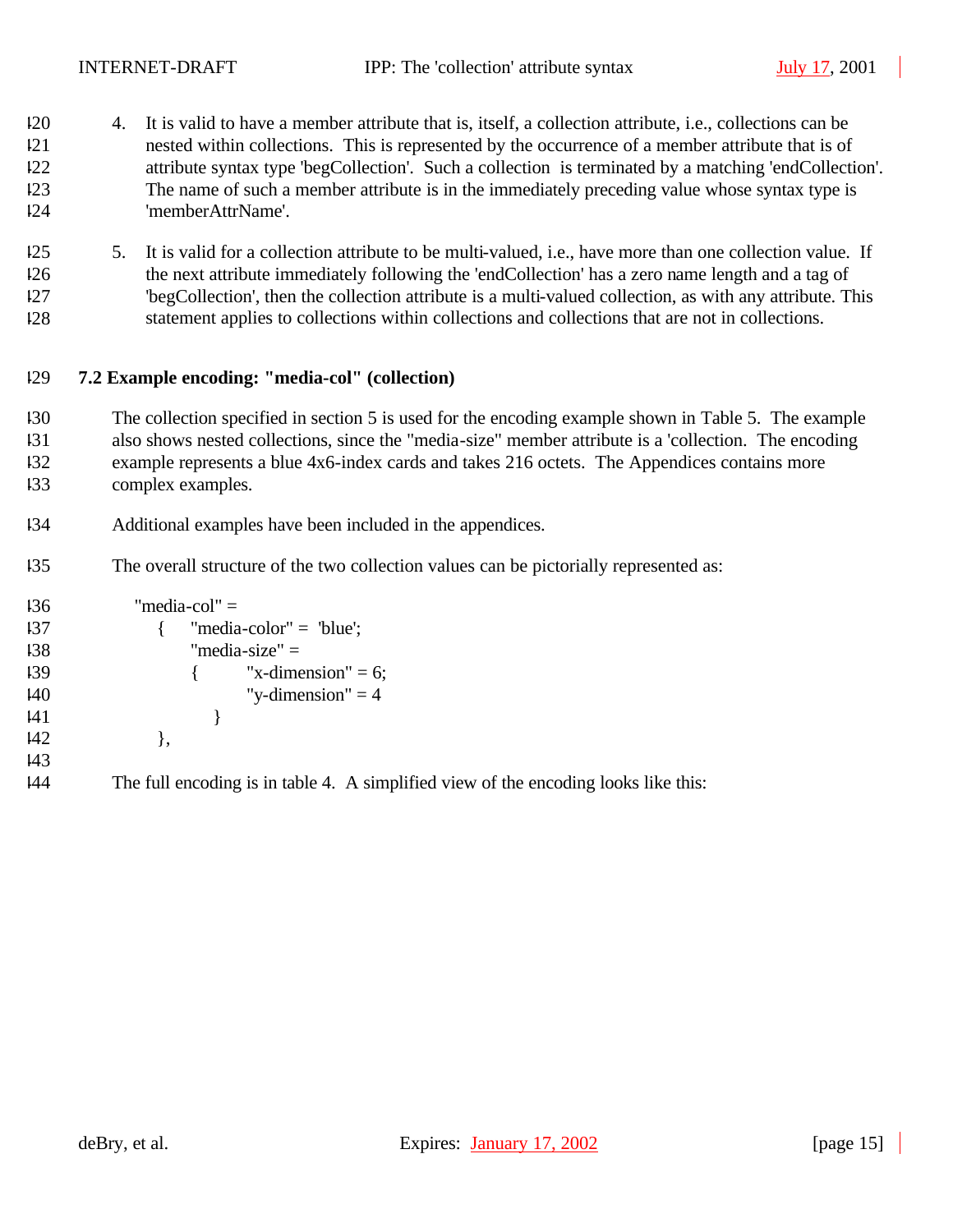## 445 **Table 4 - Overview Encoding of "media-col" collection**

| Tag Value      | Name      | Value       |  |
|----------------|-----------|-------------|--|
| begCollection  | media-col | 1111        |  |
| memberAttrName | 1111      | media-color |  |
| keyword        | 1111      | blue        |  |
| memberAttrName | 1111      | media-size  |  |
| begCollection  | 1111      | 1111        |  |
| memberAttrName | 1111      | x-dimension |  |
| integer        | 1111      | 6           |  |
| memberAttrName | 1111      | y-dimension |  |
| integer        | 1111      | 4           |  |
| endCollection  | 1111      | 1111        |  |
| endCollection  | 1111      | 1111        |  |

446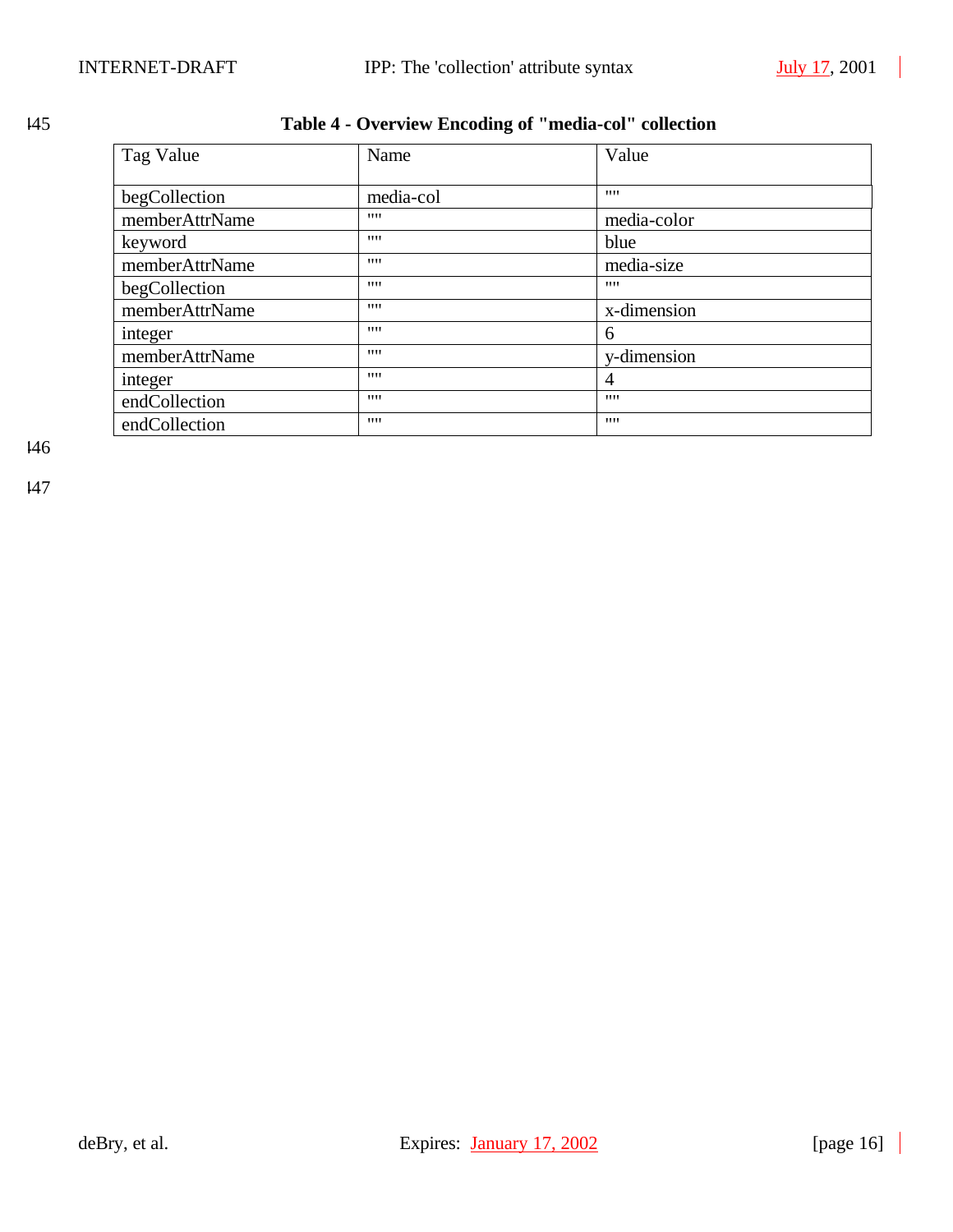| ۰.<br>×<br>v |  |
|--------------|--|
|--------------|--|

| 148 | Table 5 - Example Encoding of "media-col" collection |
|-----|------------------------------------------------------|
|-----|------------------------------------------------------|

| Octets      | Symbolic Value | Protocol field | comments                                                                            |  |
|-------------|----------------|----------------|-------------------------------------------------------------------------------------|--|
| 0x34        | begCollection  | value-tag      | beginning of the "media-col" collection<br>attribute                                |  |
| 0x0009      |                | name-length    | length of (collection) attribute name                                               |  |
| media-col   | media-col      | name           | name of (collection) attribute                                                      |  |
| 0x0000      |                | value-length   | defined to be 0 for this type                                                       |  |
|             |                |                | no value (since value-length was 0)                                                 |  |
| 0x4A        | memberAttrName | value-tag      | starts a new member attribute: "media-<br>color"                                    |  |
| 0x0000      |                | name-length    | defined to be 0 for this type, so part of<br>1setOf                                 |  |
|             |                |                | no name (since name-length was 0)                                                   |  |
| 0x000B      |                | value-length   | length of "media-color" keyword                                                     |  |
| media-color | media-color    | value          | value is name of 1st member attribute                                               |  |
| 0x44        | keyword type   | value-tag      | keyword type                                                                        |  |
| 0x0000      |                | name-length    | 0 indicates 1setOf                                                                  |  |
|             |                |                | no name (since name-length was 0)                                                   |  |
| 0x0004      |                | value-length   |                                                                                     |  |
| blue        | blue           | value          | value of 1st member attribute                                                       |  |
| 0x4A        | memberAttrName | value-tag      | starts a new member attribute: "media-<br>size"                                     |  |
| 0x0000      |                | name-length    | defined to be 0 for this type, so part of<br>1setOf                                 |  |
|             |                |                | no name (since name-length was 0)                                                   |  |
| 0x000A      |                | value-length   | length of "media-size" keyword                                                      |  |
| media-size  | media-size     | value          | Name of 2nd member attribute                                                        |  |
| 0x34        | begCollection  | value-tag      | Beginning of the "media-size"<br>collection attribute which is a sub-<br>collection |  |
| 0x0000      |                | name-length    | 0 indicates 1setOf                                                                  |  |
|             |                |                | no name (since name-length was 0)                                                   |  |
| 0x0000      |                | value-length   | collection attribute names have no<br>value                                         |  |
|             |                |                | no value (since value-length was 0)                                                 |  |
| 0x4A        | memberAttrName | value-tag      | starts a new member attribute: "x-<br>dimension"                                    |  |
| 0x0000      |                | name-length    | defined to be 0 for this type, so part of<br>1setOf                                 |  |
|             |                |                | no name (since name-length was 0)                                                   |  |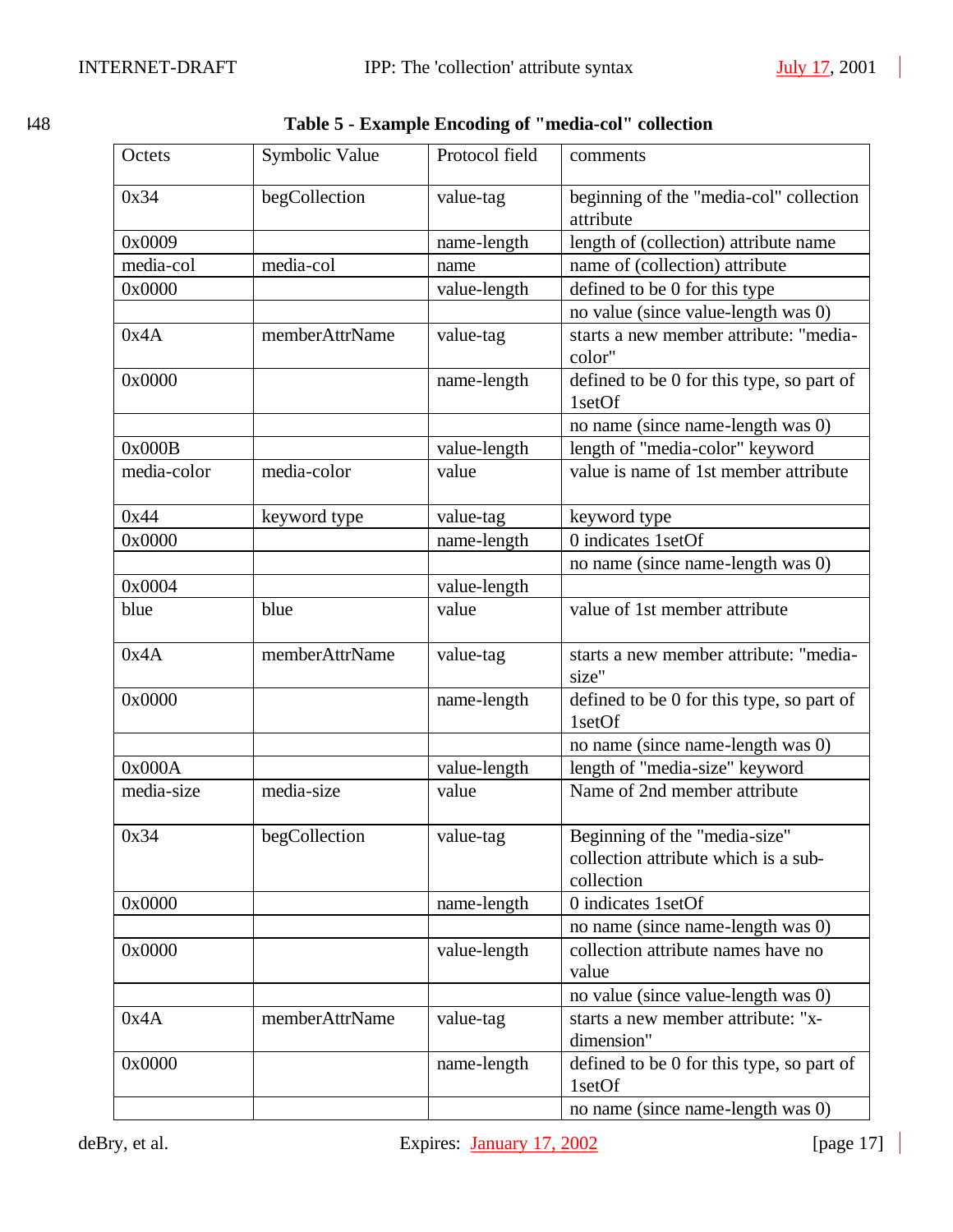| Octets      | Symbolic Value | Protocol field | comments                                            |
|-------------|----------------|----------------|-----------------------------------------------------|
| 0x000B      |                | value-length   | length of "x-dimension" keyword                     |
| x-dimension | x-dimension    | value          | name of 1st sub-collection member<br>attribute      |
| 0x21        | integer type   | value-tag      | attribute type                                      |
| 0x0000      |                | name-length    | 0 indicates 1setOf                                  |
|             |                |                | no name (since name-length was 0)                   |
| 0x0004      |                | value-length   | length of an integer $=$ 4                          |
| 0x0006      |                | value          | value of 1st sub-collection member<br>attribute     |
| 0x4A        | memberAttrName | value-tag      | starts a new member attribute: "y-<br>dimension"    |
| 0x0000      |                | name-length    | defined to be 0 for this type, so part of<br>1setOf |
|             |                |                | no name (since name-length was 0)                   |
| 0x000B      |                | value-length   | length of the "y-dimension" keyword                 |
| y-dimension | y-dimension    | value          | name of 2nd sub-collection member<br>attribute      |
| 0x21        | integer type   | value-tag      | attribute type                                      |
| 0x0000      |                | name-length    | 0 indicates 1setOf                                  |
|             |                |                | no name (since name-length was 0)                   |
| 0x0004      |                | value-length   | length of an integer $=$ 4                          |
| 0x0004      |                | value          | value of 2nd sub-collection member<br>attribute     |
| 0x37        | endCollection  | value-tag      | end of the sub-collection                           |
| 0x0000      |                | name-length    | defined to be 0 for this type, so part of<br>1setOf |
|             |                |                | no name (since name-length was 0)                   |
| 0x0000      |                | value-length   | defined to be 0 for this type                       |
|             |                |                | no value (since value-length was 0)                 |
| 0x37        | endCollection  | value-tag      | end of the 1st collection value in<br>1setOf        |
| 0x0000      |                | name-length    | defined to be 0 for this type, so part of<br>1setOf |
|             |                |                | no name (since name-length was 0)                   |
| 0x0000      |                | value-length   | defined to be 0 for this type                       |
|             |                |                | no value (since value-length was 0)                 |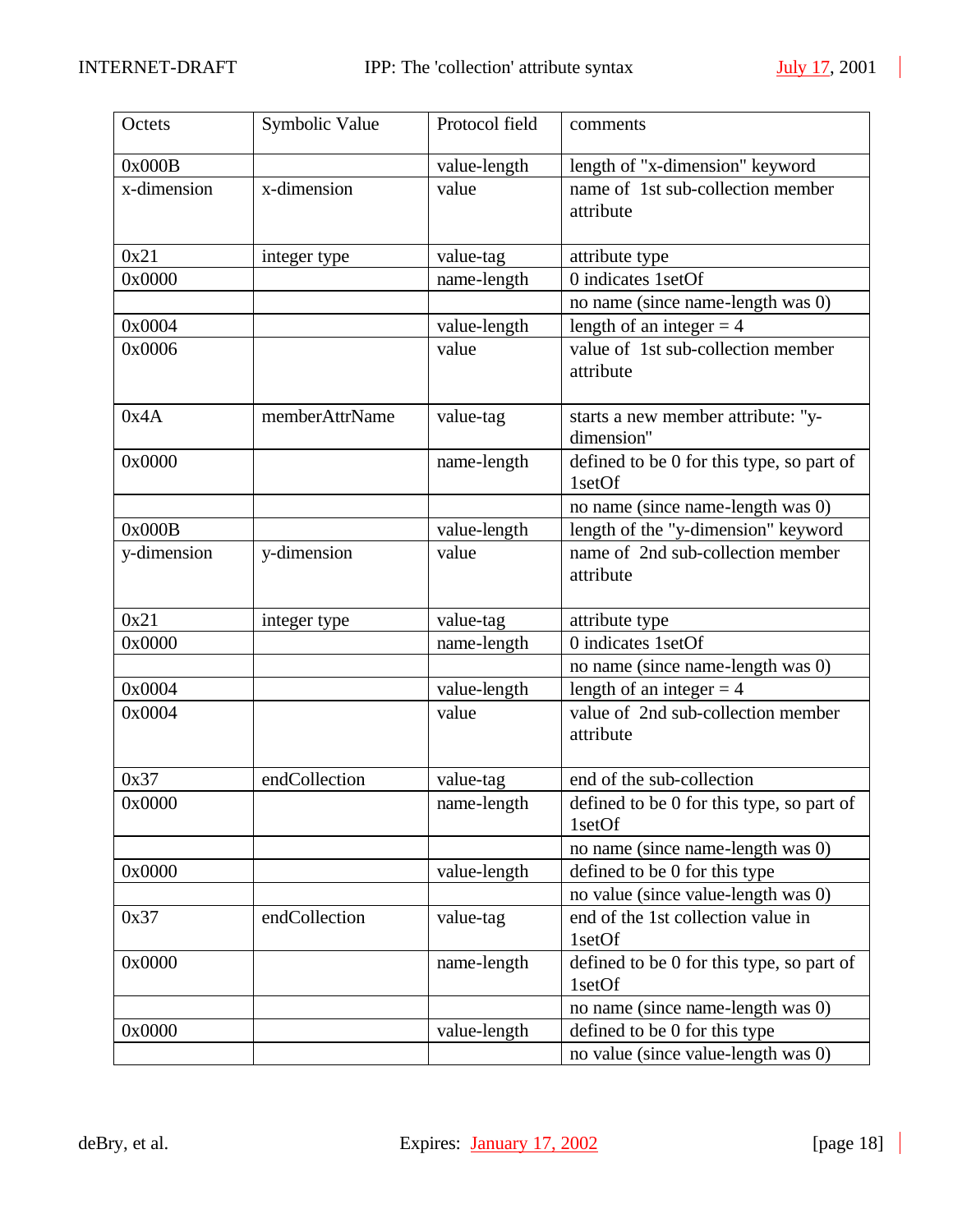## **8 Legacy issues**

IPP 1.x Printers and Clients will gracefully ignore collections and its member attributes if it does not

understand the collection. The begCollection and endCollection elements each look like an attribute

with an attribute syntax that the recipient doesn't support and so should ignore the entire attribute. The

- individual member attributes and their values will look like a 1setOf values of the collection attribute, so that the Printer simply ignores the entire attribute and all of its values. Returning unsupported attributes
- is also simple, since only the name of the collection attribute is returned with the 'unsupported' out-of-
- band value (see section 4.2).

# **9 IANA Considerations**

| 158 | This section contains the exact information for IANA to add to the IPP Registries according to the |
|-----|----------------------------------------------------------------------------------------------------|
| 159 | procedures defined in "IPP/1.1 Model and Semantics" document [RFC2911] section 6.                  |

## **9.1Attribute Syntax Registration**

- The following table provides registration for the 'collection' attribute syntax defined in this document. <sup>162</sup> will be published by IANA This is to be registered according to the procedures in RFC 2911 [RFC2911] 163 section 6.3 with the following path:
- *Note to RFC Editors: Replace RFC NNNN below with the RFC number for this document, so that it accurately reflects the content of the information for the IANA Registry.*
- 
- The registry entry will contain the following information:

| Attribute Syntaxes:                                                                                                                                 | Tag value: | Ref.     |
|-----------------------------------------------------------------------------------------------------------------------------------------------------|------------|----------|
| collection                                                                                                                                          |            | RFC NNNN |
| begCollection                                                                                                                                       | 0x34       | RFC NNNN |
| endCollection                                                                                                                                       | 0x37       | RFC NNNN |
| memberAttrName                                                                                                                                      | 0x4A       | RFC NNNN |
| The resulting attribute syntax registration will be published in the<br>ftp://ftp.jana.orgisi.edu/in-notes/iana/assignments/ipp/attribute-syntaxes/ |            |          |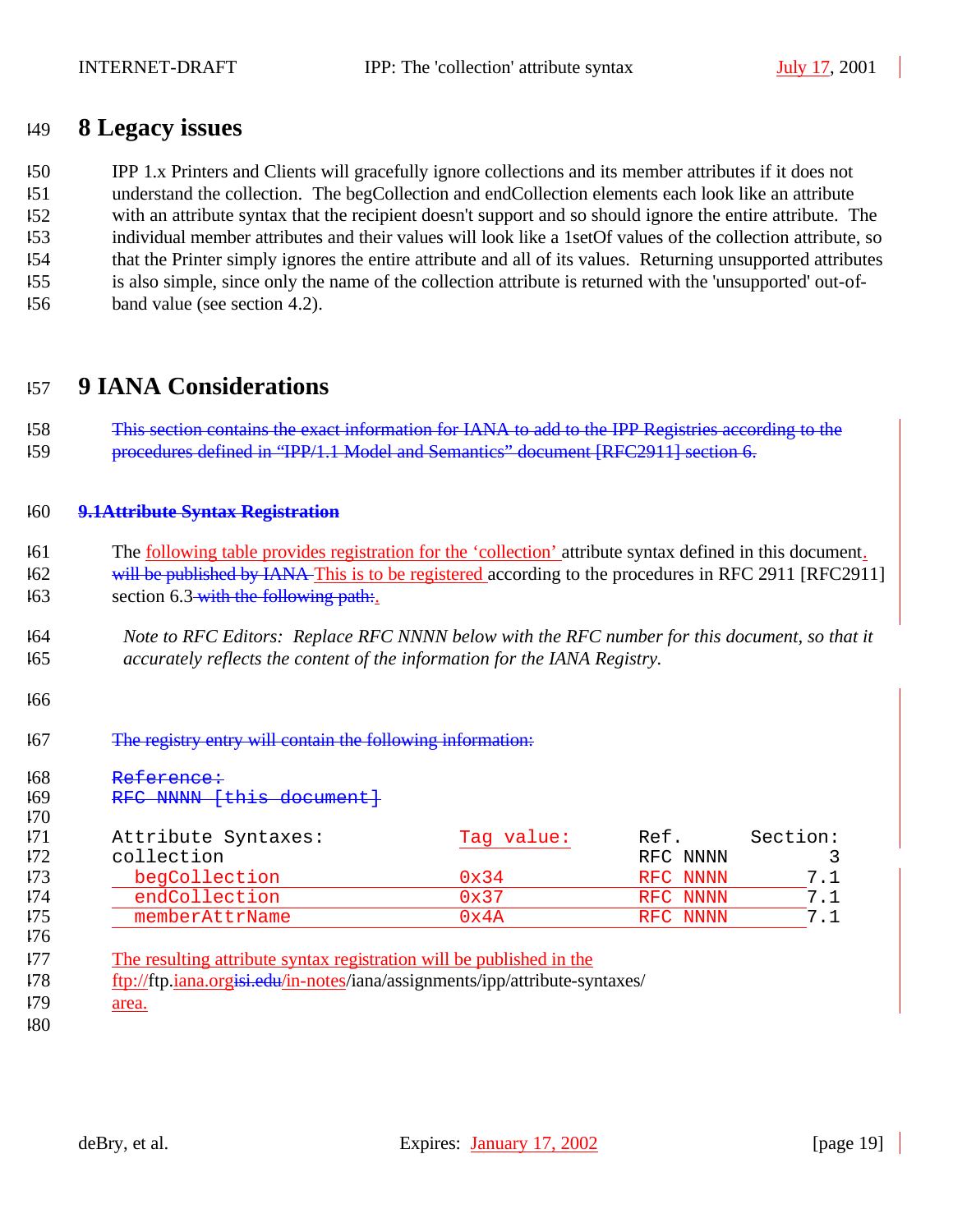## **10 Internationalization Considerations**

 This attribute syntax by itself has no impact on internationalization. However, the member attributes that are subsequently defined for use in a collection may have internationalization considerations, as may any attribute, according to [RFC2911].

## **11 Security Considerations**

 This attribute syntax causes no more security concerns than any other attribute syntax. It is only the attributes that are subsequently defined to use this or any other attribute syntax that may have security

concerns, depending on the semantics of the attribute, according to [RFC2911].

# **12 References**

| 190 | $f$ ipp ntfy $\}$                                                                                     |
|-----|-------------------------------------------------------------------------------------------------------|
| 191 | Isaacson, S., Martin, J., deBry, R., Hastings, T., Shepherd, M., Bergman, R. "Internet Printing       |
| 192 | Protocol/1.0 & 1.1: IPP Event Notification Specification" draft-ietf-ipp-not-spec-02.txt, work in     |
| 193 | progress, February 2, 2000.                                                                           |
| 194 | [RFC2565]                                                                                             |
| 195 | Herriot, R., Butler, S., Moore, P., Tuner, R., "Internet Printing Protocol/1.0: Encoding and          |
| 196 | Transport", RFC 2565, April 1999.                                                                     |
| 197 | [RFC2566]                                                                                             |
| 198 | R. deBry, T. Hastings, R. Herriot, S. Isaacson, P. Powell, "Internet Printing Protocol/1.0: Model and |
| 199 | Semantics", RFC 2566, April 1999.                                                                     |
| 500 | [RFC2567]                                                                                             |
| 501 | Wright, D., "Design Goals for an Internet Printing Protocol", RFC 2567, April 1999.                   |
| 502 | [RFC2568]                                                                                             |
| 503 | Zilles, S., "Rationale for the Structure and Model and Protocol for the Internet Printing Protocol",  |
| 504 | RFC 2568, April 1999.                                                                                 |
| 505 | [RFC2569]                                                                                             |
| 506 | Herriot, R., Hastings, T., Jacobs, N., Martin, J., "Mapping between LPD and IPP Protocols", RFC       |
| 507 | 2569, April 1999.                                                                                     |
| 508 | [RFC2616]                                                                                             |
| 509 | R. Fielding, J. Gettys, J. Mogul, H. Frystyk, L. Masinter, P. Leach, T. Berners-Lee, "Hypertext"      |
| 510 | Transfer Protocol - HTTP/1.1", RFC 2616, June 1999.                                                   |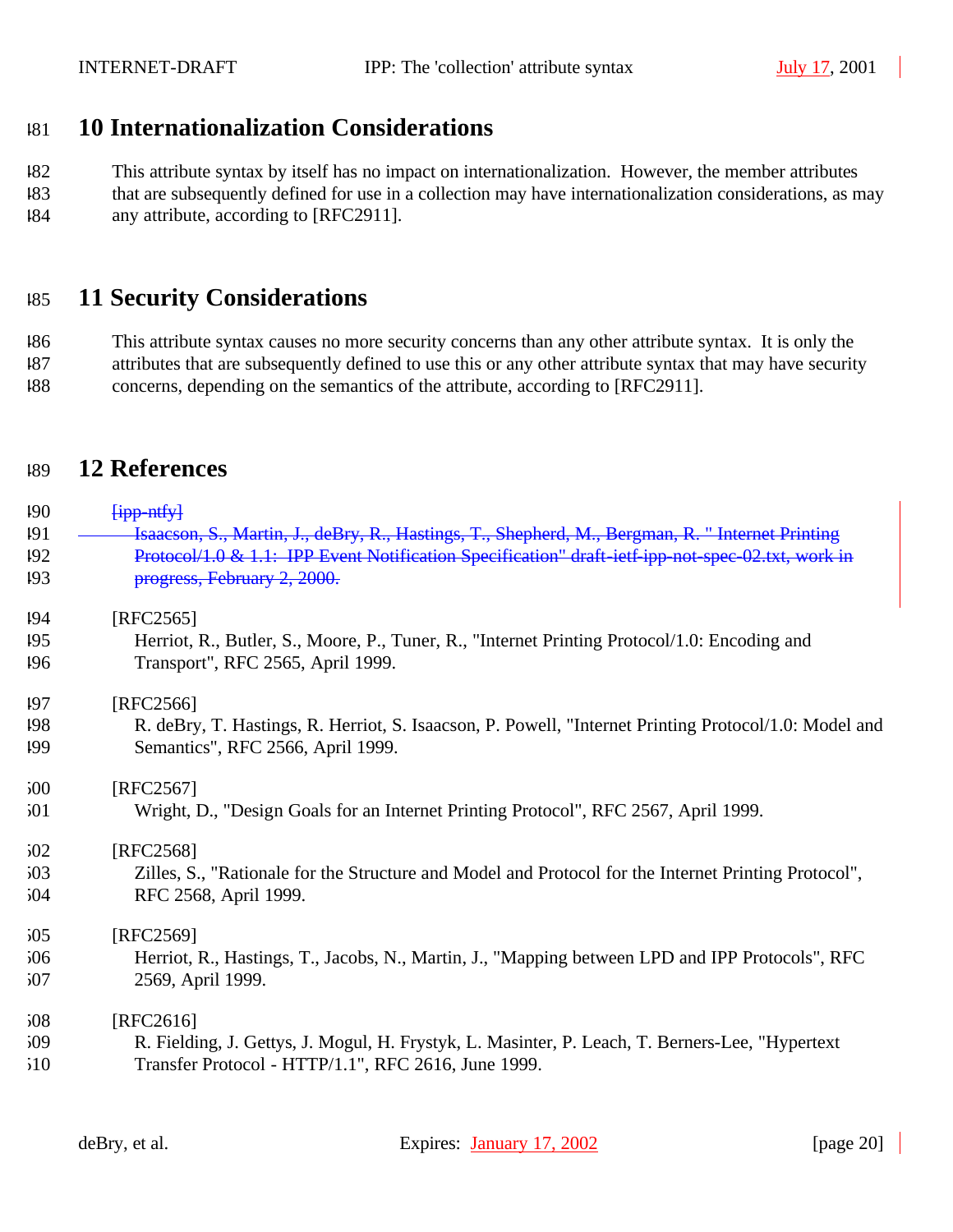## 511 [RFC2910]

 Herriot, R., Butler, S., Moore, P., Turner, R., "Internet Printing Protocol/1.1: Encoding and Transport", draft-ietf-ipp-protocol-v11-05.txt, March 1, 2000RFC 2910, September 2000.

## [RFC2911]

 Isaacson, S., deBry, R., Hastings, T., Herriot, R., Powell, P., "Internet Printing Protocol/1.1: Model and Semantics", RFC 2911, September 2000.

## **13 Author's Addresses**

- Roger deBry
- Utah Valley State College
- Orem, UT 84058
- Phone: (801) 222-8000
- EMail: debryro@uvsc.edu
- Tom Hastings
- Xerox Corporation
- 737 Hawaii St. ESAE 231
- El Segundo, CA 90245
- Phone: 310-333-6413
- Fax: 310-333-5514
- e-mail: hastings@cp10.es.xerox.com

| 1.11 |                                |
|------|--------------------------------|
| 532  | Robert Herriot                 |
| 533  | Xerox Corp.                    |
| 534  | 3400 Hill View Ave, Building 1 |
| 535  | Palo Alto, CA 94304            |
| 536  | Phone: 650-813-7696            |

- Fax: 650-813-6860
- e-mail: robert.herriot@pahv.xerox.com
- Kirk Ocke Xerox Corp. 800 Phillips Rd
- M/S 139-05A
- Webster, NY 14580
- Phone: (716) 442-4832
- EMail: kirk.ocke@usa.xerox.com
-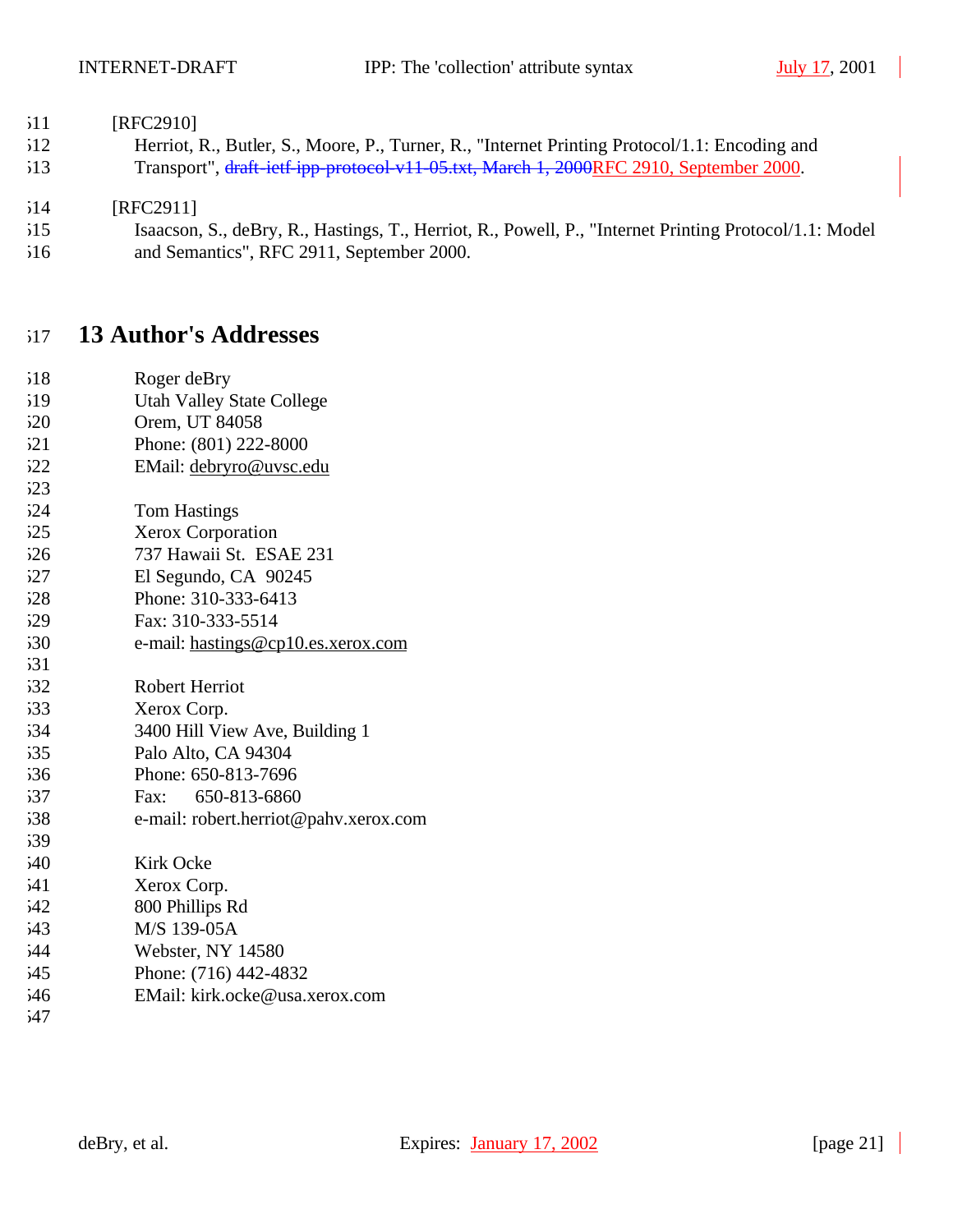| 548 | Peter Zehler                                                                                               |
|-----|------------------------------------------------------------------------------------------------------------|
| 549 | Xerox Corp.                                                                                                |
| 550 | 800 Phillips Rd                                                                                            |
| 551 | M/S 139-05A                                                                                                |
| 52  | Webster, NY 14580                                                                                          |
| 553 | Phone: (716) 265-8755                                                                                      |
| 554 | EMail: peter.zehler@usa.xerox.com                                                                          |
| 555 |                                                                                                            |
| 556 | <u>IPP Web Page: http://www.pwg.org/ipp/</u>                                                               |
| 557 | <b>IPP Mailing List: ipp@pwg.org</b>                                                                       |
| 558 |                                                                                                            |
| 559 | <u>To subscribe to the ipp mailing list, send the following email:</u>                                     |
| 560 | 1) send it to majordomo@pwg.org                                                                            |
| 561 | 2) leave the subject line blank                                                                            |
| 562 | 3) put the following two lines in the message body:                                                        |
| 563 | subscribe ipp                                                                                              |
| 564 | end                                                                                                        |
| 565 |                                                                                                            |
| 566 | Implementers of this specification document are encouraged to join the IPP Mailing List in order to        |
| 567 | participate in any discussions of clarification issues and review of registration proposals for additional |
| 568 | attributes and values. In order to reduce spam the mailing list rejects mail from non-subscribers, so you  |
| 569 | must subscribe to the mailing list in order to send a question or comment to the mailing list.             |
|     |                                                                                                            |

# **14 Appendix A: Encoding Example of a Simple Collection**

The overall structure of the collection value can be pictorially represented as:

| 572 | "media-size" $=$        |   |
|-----|-------------------------|---|
| 573 | $\{$ "x-dimension" = 6; |   |
| 574 | "y-dimension" $=$ 4     |   |
| 575 |                         |   |
| 576 |                         |   |
|     | $\cdots$ $\cdots$       | . |

577 A simplified view of the encoding would look like this: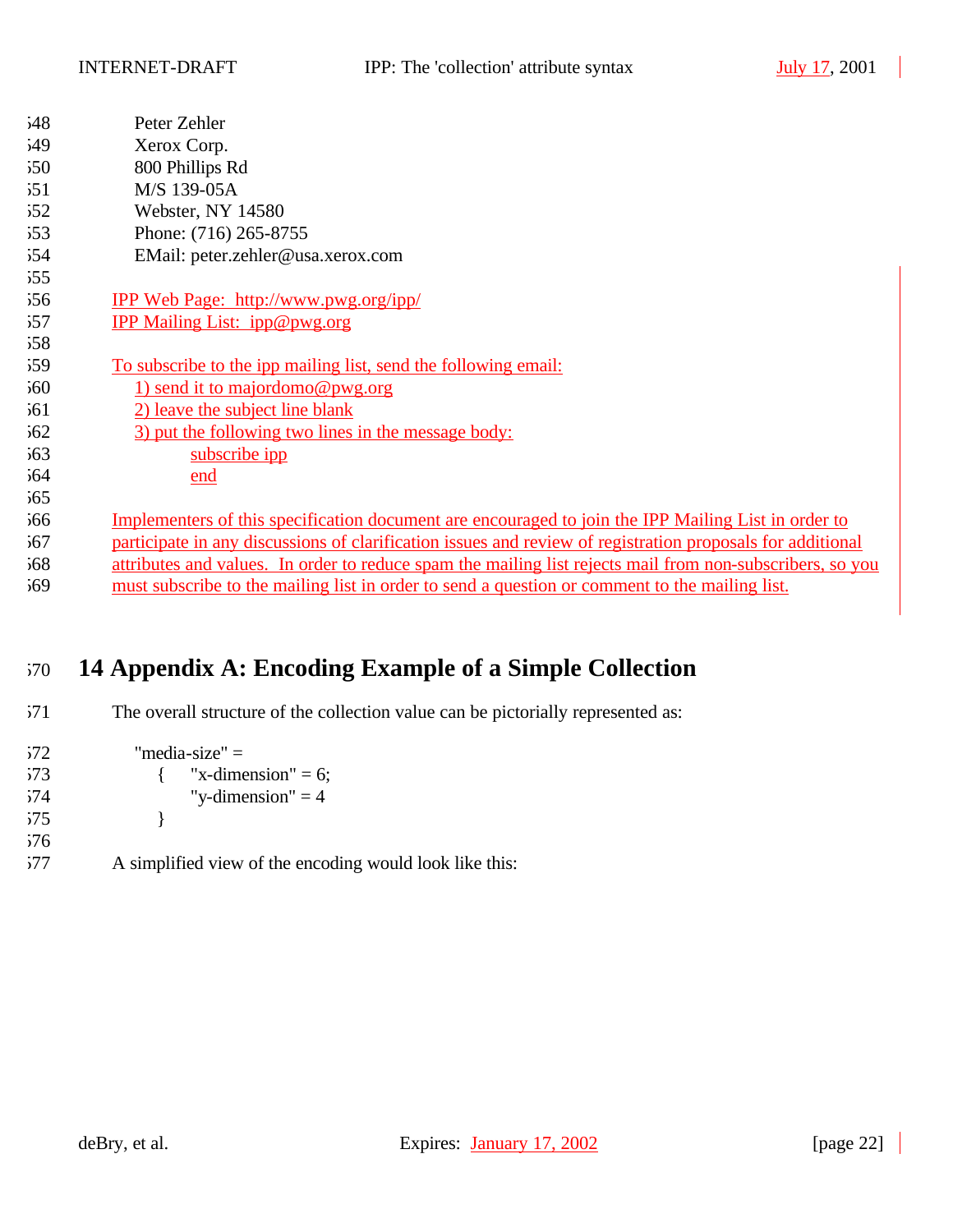## 578 **Table 6 - Overview Encoding of simple collection**

| Tag Value      | Name       | Value       |
|----------------|------------|-------------|
| begCollection  | media-size |             |
| memberAttrName | 1111       | x-dimension |
| integer        | 1111       | h           |
| memberAttrName | 1111       | y-dimension |
| integer        | 1111       | 4           |
| endCollection  | 1111       | 1111        |

579<br>580

Note: "" represents a name or value whose length is 0.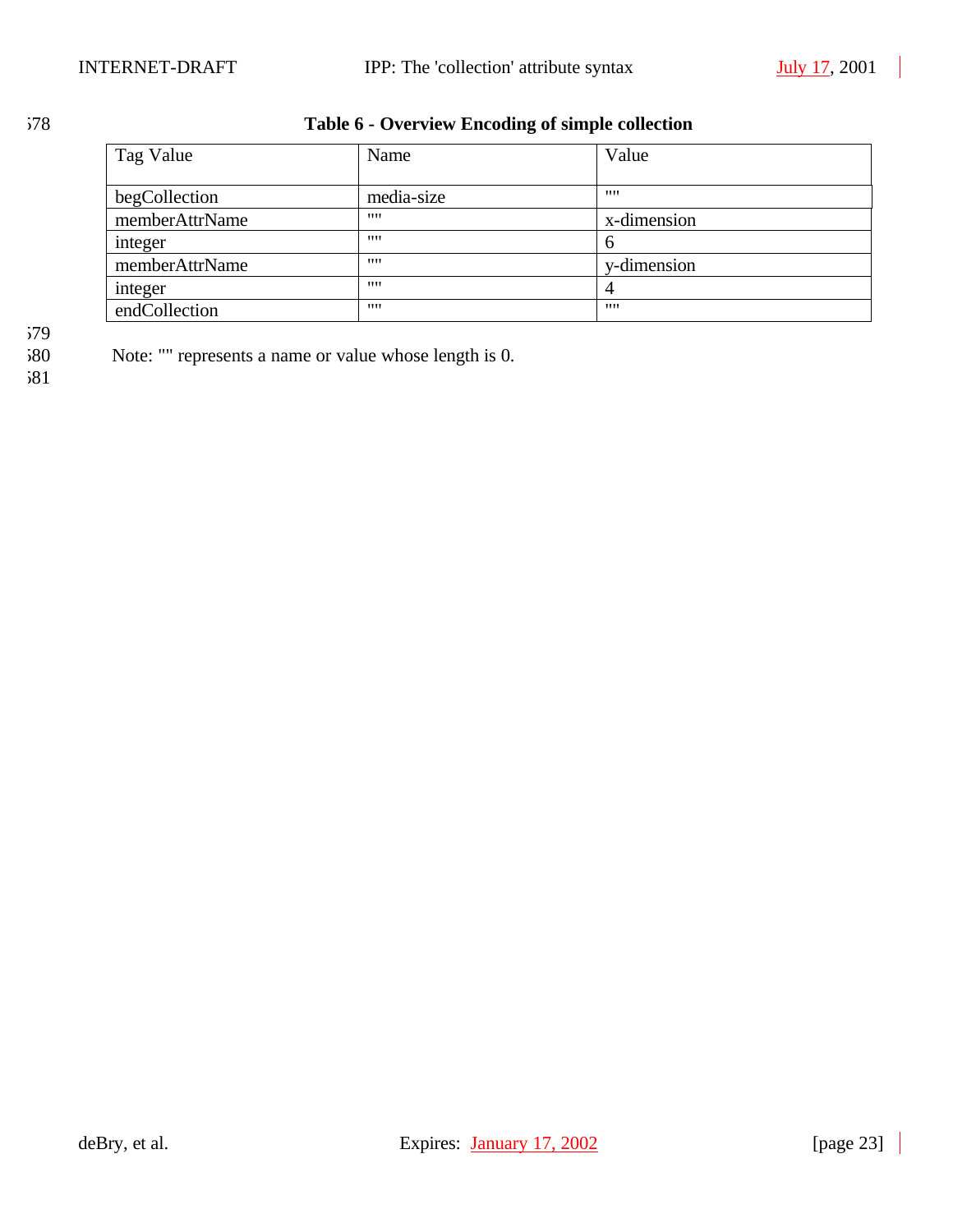| × | ۰.<br>×<br>v |  |
|---|--------------|--|

| 582 | Table 7 - Example Encoding of simple collection |
|-----|-------------------------------------------------|
|-----|-------------------------------------------------|

| Octets      | Symbolic Value | Protocol field | comments                                               |
|-------------|----------------|----------------|--------------------------------------------------------|
| 0x34        | begCollection  | value-tag      | beginning of the "media-size"<br>collection attribute  |
| 0x000A      |                | name-length    | length of (collection) attribute name                  |
| media-size  | media-size     | name           | name of (collection) attribute                         |
| 0x0000      |                | value-length   | defined to be 0 for this type                          |
|             |                |                | no value (since value-length was 0)                    |
| 0x4A        | memberAttrName | value-tag      | starts member attribute: "x-dimension"                 |
| 0x0000      |                | name-length    | defined to be 0 for this type, so part of<br>1setOf    |
|             |                |                | no name (since name-length was 0)                      |
| 0x000B      |                | value-length   | length of "x-dimension" keyword                        |
| x-dimension | x-dimension    | value          | name of 1 <sup>st</sup> collection member<br>attribute |
| 0x21        | integer type   | value-tag      | attribute type                                         |
| 0x0000      |                | name-length    | 0 indicates 1setOf                                     |
|             |                |                | no name (since name-length was 0)                      |
| 0x0004      |                | value-length   | length of an integer $= 4$                             |
| 0x0006      |                | value          | value of $1st$ collection member<br>attribute          |
| 0x4A        | memberAttrName | value-tag      | starts a new member attribute: "y-<br>dimension"       |
| 0x0000      |                | name-length    | defined to be 0 for this type, so part of<br>1setOf    |
|             |                |                | no name (since name-length was 0)                      |
| 0x000B      |                | value-length   | length of the "y-dimension" keyword                    |
| y-dimension | y-dimension    | value          | name of $2nd$ collection member<br>attribute           |
| 0x21        | integer type   | value-tag      | attribute type                                         |
| 0x0000      |                | name-length    | 0 indicates 1setOf for media-size                      |
|             |                |                | no name (since name-length was 0)                      |
| 0x0004      |                | value-length   | length of an integer $=$ 4                             |
| 0x0004      |                | value          | value of $2nd$ collection member<br>attribute          |
| 0x37        | endCollection  | value-tag      | end of the collection                                  |
| 0x0000      |                | name-length    | defined to be 0 for this type, so part of<br>1setOf    |
|             |                |                | no name (since name-length was 0)                      |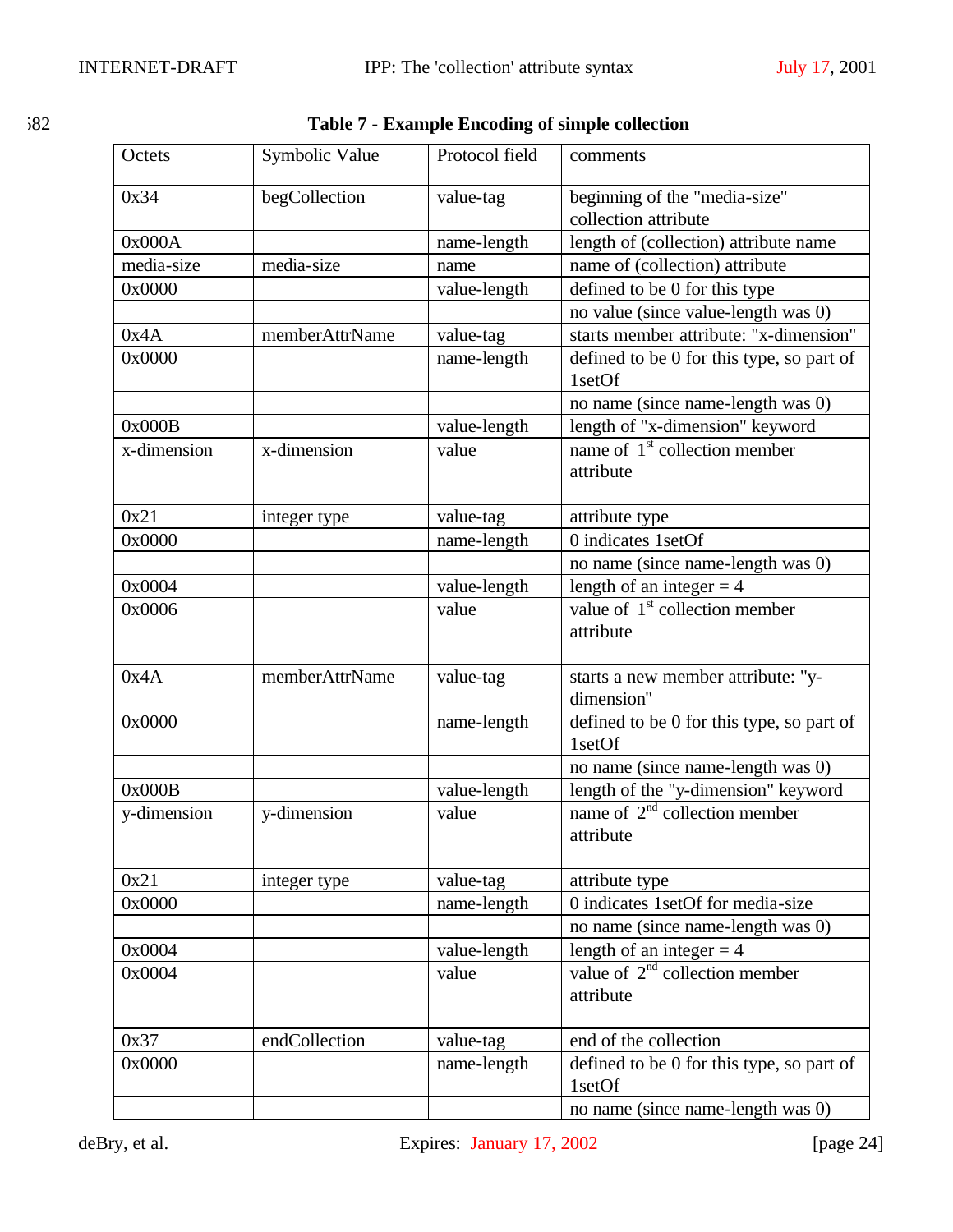| Octets | Symbolic Value | Protocol field | comments                            |
|--------|----------------|----------------|-------------------------------------|
| 0x0000 |                | value-length   | defined to be 0 for this type       |
|        |                |                | no value (since value-length was 0) |

583

# 584 **15 Appendix B: Encoding Example of 1setOf Collection**

- 585 The overall structure of the collection value can be pictorially represented as:
- 586 "media-size-supported" =  $587$  { "x-dimension" = 6; 588 "y-dimension"  $= 4$  $589$  }, 590  $\{$  "x-dimension" = 3; 591 "y-dimension"  $= 5$  $592$  }; 593 594 A simplified view of the encoding would look like this:
- 

| 595 | Table 8 - Overview Encoding of 1setOf collection |
|-----|--------------------------------------------------|
|-----|--------------------------------------------------|

| Tag Value      | Name                 | Value       |
|----------------|----------------------|-------------|
| begCollection  | media-size-supported | 1111        |
| memberAttrName | 1111                 | x-dimension |
| integer        | 1111                 | 6           |
| memberAttrName | 1111                 | y-dimension |
| integer        | 1111                 | 4           |
| endCollection  | 1111                 | 1111        |
| begCollection  | 1111                 | 1111        |
| memberAttrName | 1111                 | x-dimension |
| integer        | 1111                 | 3           |
| memberAttrName | 1111                 | v-dimension |
| integer        | 1111                 | 5           |
| endCollection  | 1111                 | 1111        |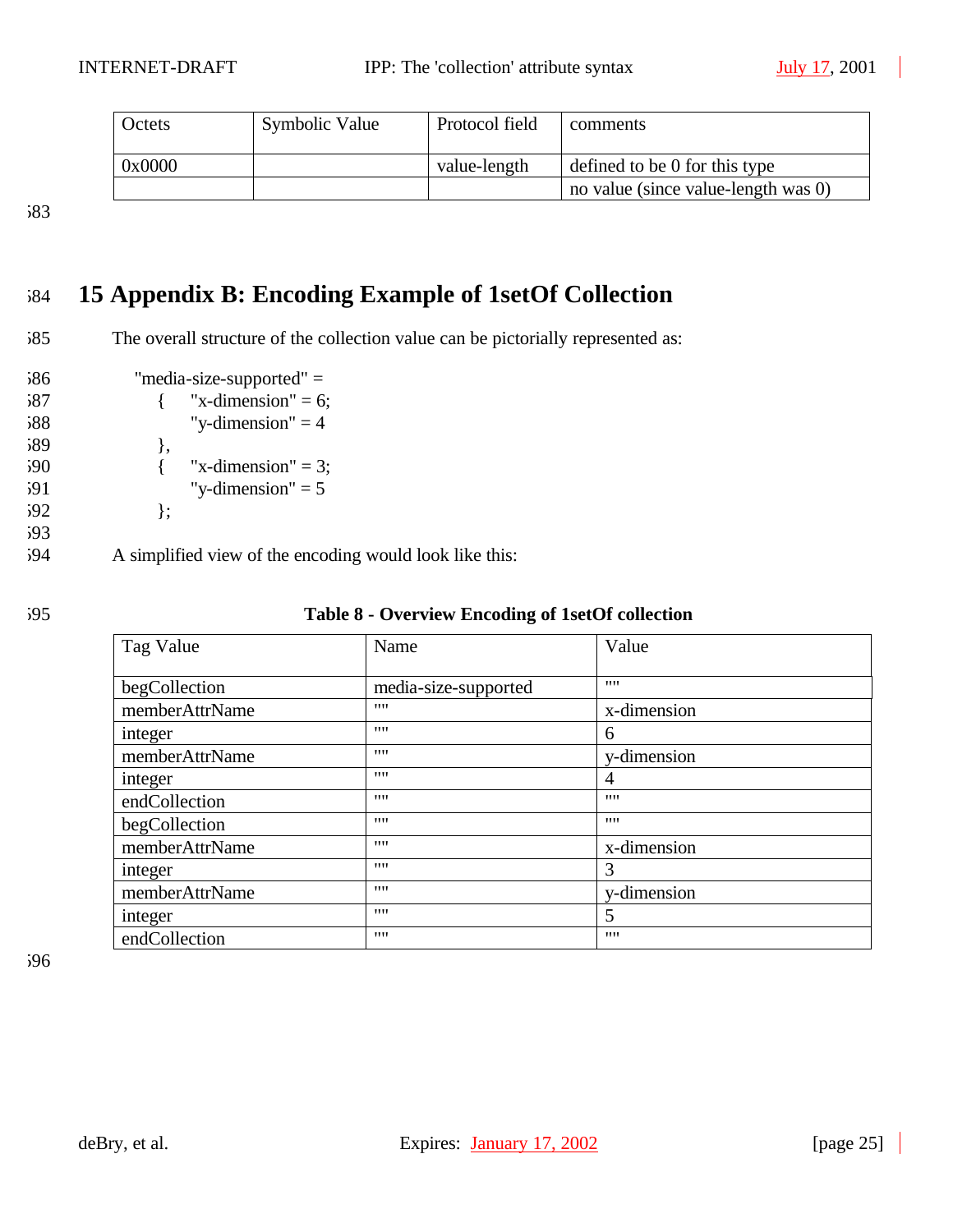$\blacksquare$ 

| 597 | Table 9 - Example Encoding of 1setOf collection |
|-----|-------------------------------------------------|
|     |                                                 |

| Octets      | Symbolic Value | Protocol field | comments                                            |
|-------------|----------------|----------------|-----------------------------------------------------|
| 0x34        | begCollection  | value-tag      | beginning of the "media-size-supported              |
|             |                |                | (1setOf collection" attribute                       |
| 0x00014     |                | name-length    | length of (collection) attribute name               |
| media-size- | media-size-    | name           | name of (collection) attribute                      |
| supported   | supported      |                |                                                     |
| 0x0000      |                | value-length   | defined to be 0 for this type                       |
|             |                |                | no value (since value-length was 0)                 |
| 0x4A        | memberAttrName | value-tag      | starts member attribute: "x-dimension"              |
| 0x0000      |                | name-length    | defined to be 0 for this type, so part of<br>1setOf |
|             |                |                | no name (since name-length was 0)                   |
| 0x000B      |                | value-length   | length of "x-dimension" keyword                     |
| x-dimension | x-dimension    | value          | name of $1st$ collection member                     |
|             |                |                | attribute                                           |
| 0x21        | integer type   | value-tag      | attribute type                                      |
| 0x0000      |                | name-length    | 0 indicates 1setOf                                  |
|             |                |                | no name (since name-length was 0)                   |
| 0x0004      |                | value-length   | length of an integer $=$ 4                          |
| 0x0006      |                | value          | value of $1st$ collection member<br>attribute       |
| 0x4A        | memberAttrName | value-tag      | starts member attribute: "y-dimension"              |
| 0x0000      |                | name-length    | defined to be 0 for this type, so part of           |
|             |                |                | 1setOf                                              |
|             |                |                | no name (since name-length was 0)                   |
| 0x000B      |                | value-length   | length of the "y-dimension" keyword                 |
| y-dimension | y-dimension    | value          | name of $2nd$ collection member<br>attribute        |
| 0x21        | integer type   | value-tag      | attribute type                                      |
| 0x0000      |                | name-length    | 0 indicates 1setOf                                  |
|             |                |                | no name (since name-length was 0)                   |
| 0x0004      |                | value-length   | length of an integer $=$ 4                          |
| 0x0004      |                | value          | value of $2nd$ collection member                    |
|             |                |                | attribute                                           |
| 0x37        | endCollection  | value-tag      | end of the collection                               |
| 0x0000      |                | name-length    | defined to be 0 for this type, so part of           |
|             |                |                | 1setOf                                              |
|             |                |                | no name (since name-length was 0)                   |
| 0x0000      |                | value-length   | defined to be 0 for this type                       |
|             |                |                | no value (since value-length was 0)                 |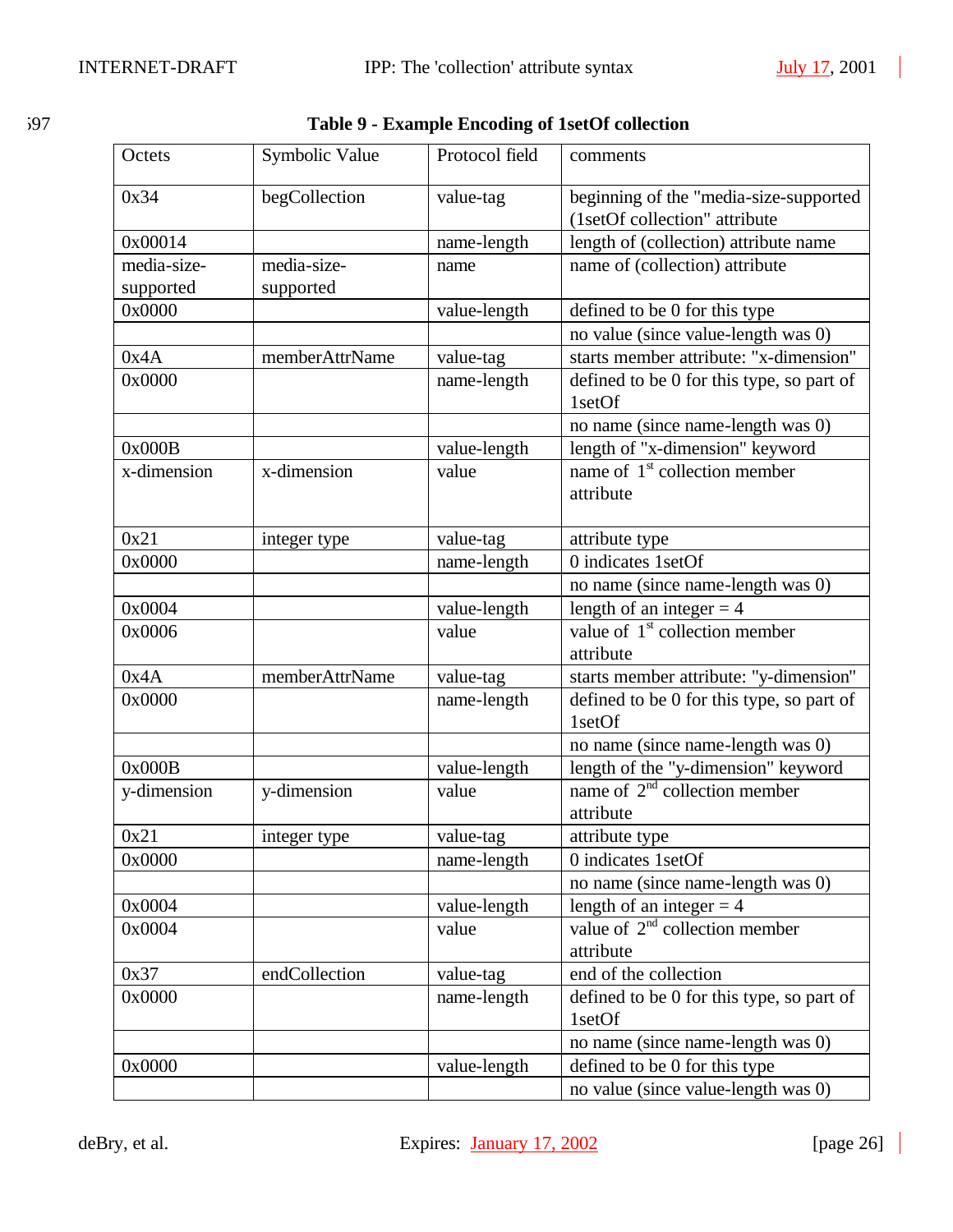| Octets      | Symbolic Value | Protocol field | comments                                  |
|-------------|----------------|----------------|-------------------------------------------|
| 0x34        | begCollection  | value-tag      | beginning of the $2nd$ member of the      |
|             |                |                | 1sSetOf "sizes-avail " collection         |
|             |                |                | attribute                                 |
| 0x0000      |                | name-length    | Zero length name indicates this is        |
|             |                |                | member of previous attribute              |
|             |                | name           | no name (since name-length was 0)         |
| 0x0000      |                | value-length   | defined to be 0 for this type             |
|             |                |                | no value (since value-length was 0)       |
| 0x4A        | memberAttrName | value-tag      | starts member attribute: "x-dimension"    |
| 0x0000      |                | name-length    | defined to be 0 for this type, so part of |
|             |                |                | 1setOf                                    |
|             |                |                | no name (since name-length was 0)         |
| 0x000B      |                | value-length   | length of "x-dimension" keyword           |
| x-dimension | x-dimension    | value          | name of $1st$ collection member           |
|             |                |                | attribute                                 |
| 0x21        | integer type   | value-tag      | attribute type                            |
| 0x0000      |                | name-length    | 0 indicates 1setOf                        |
|             |                |                | no name (since name-length was 0)         |
| 0x0004      |                | value-length   | length of an integer $=$ 4                |
| 0x0003      |                | value          | value of $1st$ collection member          |
|             |                |                | attribute                                 |
| 0x4A        | memberAttrName | value-tag      | starts member attribute: "y-dimension"    |
| 0x0000      |                | name-length    | defined to be 0 for this type, so part of |
|             |                |                | 1setOf                                    |
|             |                |                | no name (since name-length was 0)         |
| 0x000B      |                | value-length   | length of the "y-dimension" keyword       |
| y-dimension | y-dimension    | value          | name of $2nd$ collection member           |
|             |                |                | attribute                                 |
| 0x21        | integer type   | value-tag      | attribute type                            |
| 0x0000      |                | name-length    | 0 indicates 1setOf                        |
|             |                |                | no name (since name-length was 0)         |
| 0x0004      |                | value-length   | length of an integer $=$ 4                |
| 0x0005      |                | value          | value of $2nd$ collection member          |
|             |                |                | attribute                                 |
| 0x37        | endCollection  | value-tag      | end of the 1setOf collection value        |
| 0x0000      |                | name-length    | defined to be 0 for this type, so part of |
|             |                |                | 1setOf                                    |
|             |                |                | no name (since name-length was 0)         |
| 0x0000      |                | value-length   | defined to be 0 for this type             |
|             |                |                | no value (since value-length was 0)       |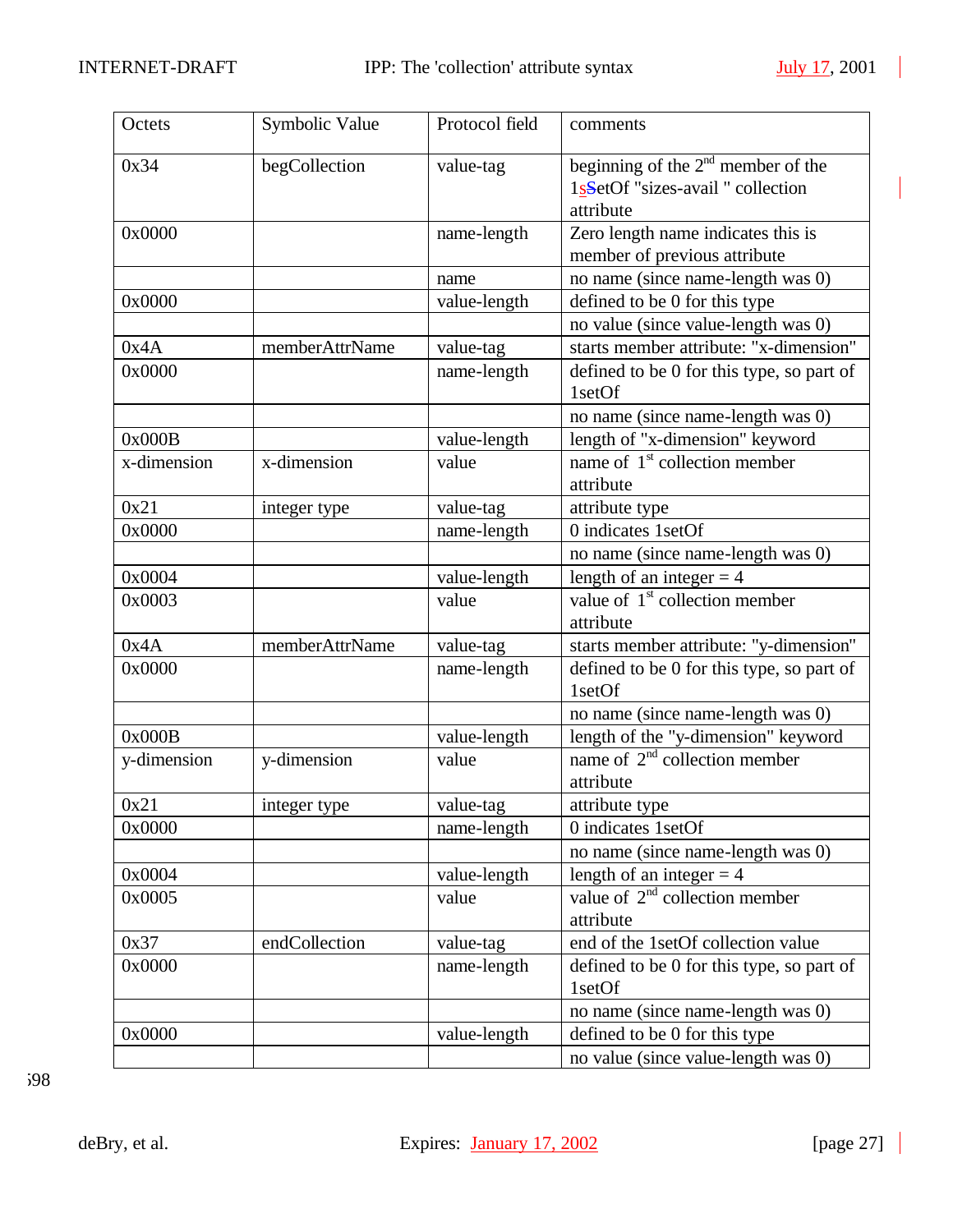$602$  "wagons" =

605 }

 $603$  { "colors" = red, blue;  $604$  "sizes" = 4, 6, 8

607 A simplified view of the encoding would look like this:

# 599 **16 Appendix C: Encoding Example of Collection containing 1setOf XXX**  600 **attribute**

601 The overall structure of the collection value can be pictorially represented as:

606

#### 608 **Table 10 - Overview Encoding of collection with 1setOf value**

| Tag Value      | Name   | Value          |
|----------------|--------|----------------|
| begCollection  | wagons |                |
| memberAttrName | 1111   | colors         |
| keyword        | 1111   | red            |
| keyword        | 1111   | blue           |
| memberAttrName | 1111   | sizes          |
| integer        | 1111   | $\overline{4}$ |
| integer        | 1111   | 6              |
| integer        | 1111   | 8              |
| endCollection  | 1111   | 1111           |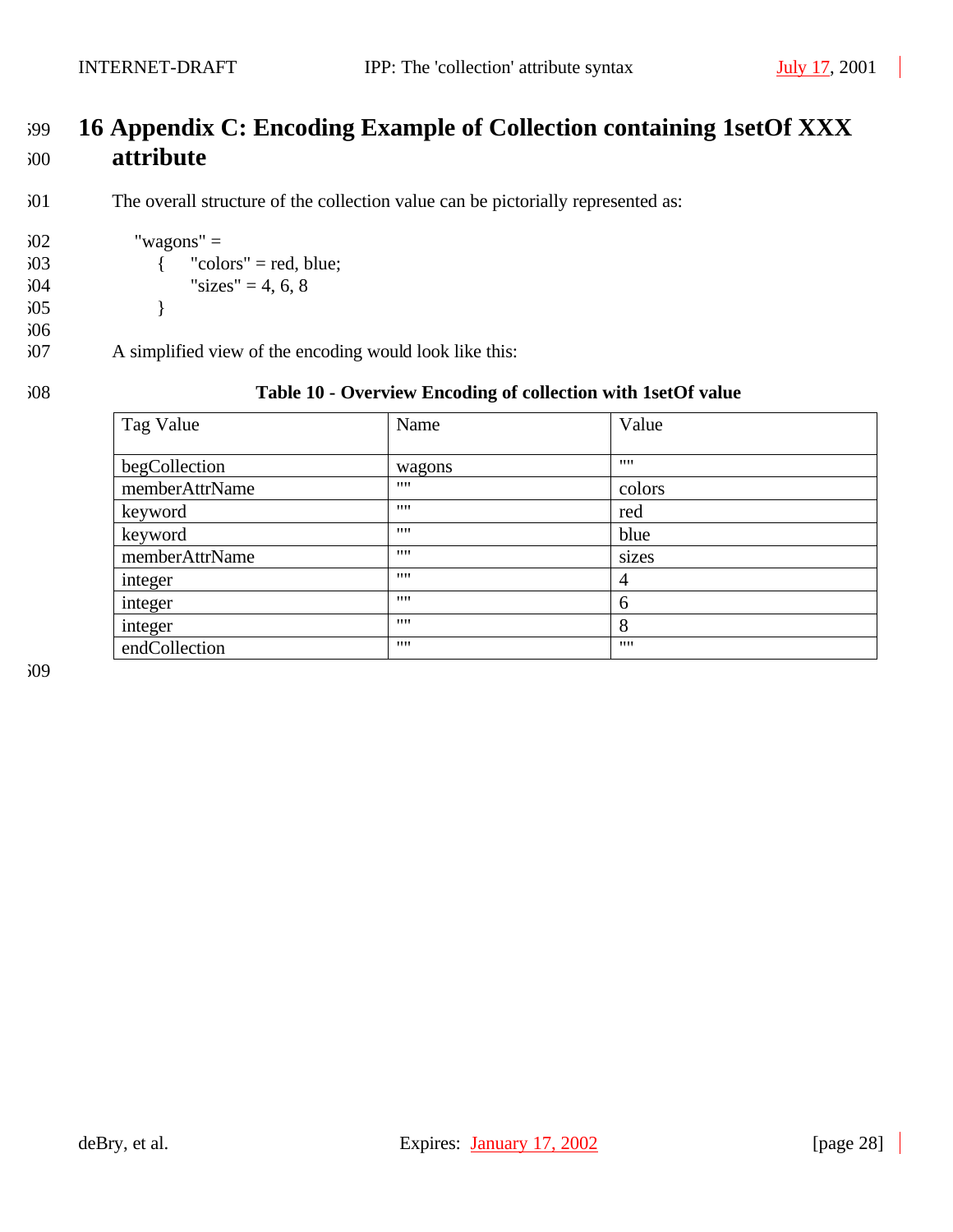$\blacksquare$ 

| I  | I       |
|----|---------|
| ۰. | ۰,<br>× |

| 510 | Table 11 - Example Encoding of collection with 1setOf value |  |  |
|-----|-------------------------------------------------------------|--|--|
|     |                                                             |  |  |

| Octets | Symbolic Value | Protocol field | comments                                            |  |
|--------|----------------|----------------|-----------------------------------------------------|--|
| 0x34   | begCollection  | value-tag      | beginning of the "wagons" collection<br>attribute   |  |
| 0x0005 |                | name-length    | length of (collection) attribute name               |  |
| wagons | wagons         | name           | name of (collection) attribute                      |  |
| 0x0000 |                | value-length   | defined to be 0 for this type                       |  |
|        |                |                | no value (since value-length was 0)                 |  |
| 0x4A   | memberAttrName | value-tag      | starts a new member attribute: "colors"             |  |
| 0x0000 |                | name-length    | defined to be 0 for this type, so part of<br>1setOf |  |
|        |                |                | no name (since name-length was 0)                   |  |
| 0x0006 |                | value-length   | length of "colors" keyword                          |  |
| colors | colorse        | value          | value is name of $1st$ member attribute             |  |
| 0x44   | keyword type   | value-tag      | keyword type                                        |  |
| 0x0000 |                | name-length    | 0 indicates 1setOf wagons                           |  |
|        |                |                | no name (since name-length was 0)                   |  |
| 0x0004 |                | value-length   |                                                     |  |
| blue   | blue           | value          | value of $1st$ member attribute                     |  |
| 0x44   | keyword type   | value-tag      | keyword type                                        |  |
| 0x0000 |                | name-length    | 0 indicates 1setOf wagons                           |  |
|        |                |                | no name (since name-length was 0)                   |  |
| 0x0003 |                | value-length   |                                                     |  |
| red    | red            | value          | value of $1st$ member attribute                     |  |
| 0x4A   | memberAttrName | value-tag      | starts a new member attribute: "sizes"              |  |
| 0x0000 |                | name-length    | defined to be 0 for this type, so part of<br>1setOf |  |
|        |                |                | no name (since name-length was 0)                   |  |
| 0x0005 |                | value-length   | length of "length-avail" keyword                    |  |
| sizes  | sizes          | value          | Name of 2 <sup>nd</sup> member attribute            |  |
| 0x21   | integer type   | value-tag      | attribute type                                      |  |
| 0x0000 |                | name-length    | 0 indicates 1setOf wagons                           |  |
|        |                |                | no name (since name-length was 0)                   |  |
| 0x0004 |                | value-length   | length of an integer $=$ 4                          |  |
| 0x0004 |                | value          | $1st$ value for $1s$ -SetOf integer attribute       |  |
| 0x21   | integer type   | value-tag      | attribute type                                      |  |
| 0x0000 |                | name-length    | 0 indicates 1setOf                                  |  |
|        |                |                | no name (since name-length was 0)                   |  |
| 0x0004 |                | value-length   | length of an integer $= 4$                          |  |
| 0x0006 |                | value          | $2nd$ value for 1s-SetOf integer attribute          |  |
| 0x21   | integer type   | value-tag      | attribute type                                      |  |
| 0x0000 |                | name-length    | 0 indicates 1setOf                                  |  |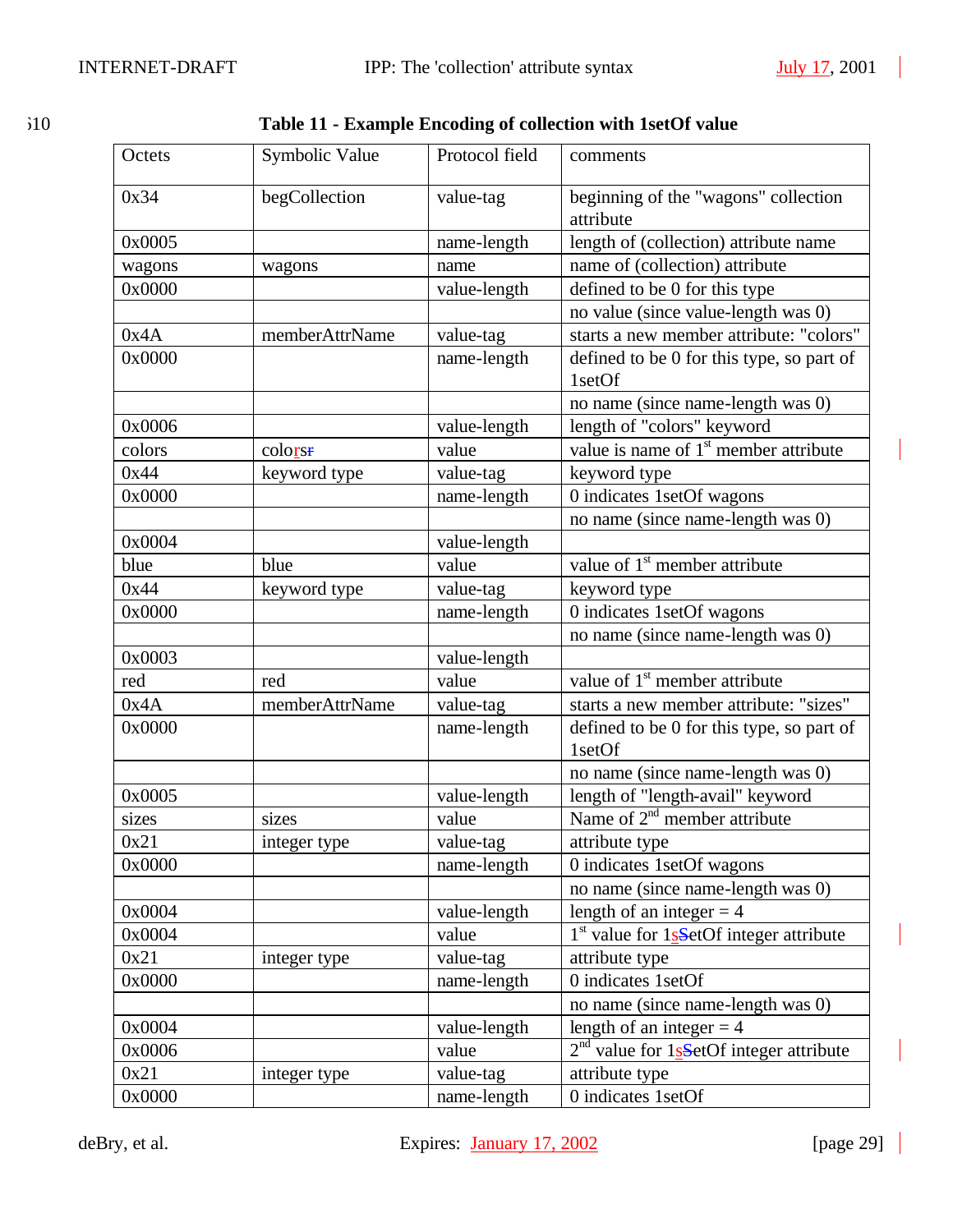| Octets | Symbolic Value | Protocol field | comments                                  |
|--------|----------------|----------------|-------------------------------------------|
|        |                |                |                                           |
|        |                |                | no name (since name-length was 0)         |
| 0x0004 |                | value-length   | length of an integer $=$ 4                |
| 0x0008 |                | value          | $3rd$ value for 1sSetOf integer attribute |
| 0x37   | endCollection  | value-tag      | end of the collection                     |
| 0x0000 |                | name-length    | defined to be 0 for this type, so part of |
|        |                |                | 1setOf                                    |
|        |                |                | no name (since name-length was 0)         |
| 0x0000 |                | value-length   | defined to be 0 for this type             |
|        |                |                | no value (since value-length was 0)       |

# **17 Appendix D: Description of the Base IPP Documents**

- The base set of IPP documents includes:
- Design Goals for an Internet Printing Protocol [RFC2567]
- Rationale for the Structure and Model and Protocol for the Internet Printing Protocol [RFC2568]
- Internet Printing Protocol/1.1: Model and Semantics [RFC2911]
- Internet Printing Protocol/1.1: Encoding and Transport [RFC2910]
- Internet Printing Protocol/1.1: Implementer's Guide [IPP-IIG]
- Mapping between LPD and IPP Protocols [RFC2569]

The "Design Goals for an Internet Printing Protocol" document takes a broad look at distributed

- printing functionality, and it enumerates real-life scenarios that help to clarify the features that need to
- be included in a printing protocol for the Internet. It identifies requirements for three types of users:
- end users, operators, and administrators. It calls out a subset of end user requirements that are satisfied in IPP/1.0 [RFC2566, RFC2565]. A few OPTIONAL operator operations have been added to IPP/1.1 [RFC2911, RFC2910].
- The "Rationale for the Structure and Model and Protocol for the Internet Printing Protocol" document
- describes IPP from a high level view, defines a roadmap for the various documents that form the suite of
- IPP specification documents, and gives background and rationale for the IETF IPP working group's
- major decisions.
- The "Internet Printing Protocol/1.1: Model and Semantics" document describes a simplified model with 632 abstract objects, their attributes, and their operations. The model introduces a Printer and a Job. The Job supports multiple documents per Job. The model document also addresses how security, internationalization, and directory issues are addressed.
- The "Internet Printing Protocol/1.1: Encoding and Transport" document is a formal mapping of the abstract operations and attributes defined in the model document onto HTTP/1.1 [RFC2616]. It also defines the encoding rules for a new Internet MIME media type called "application/ipp". This document